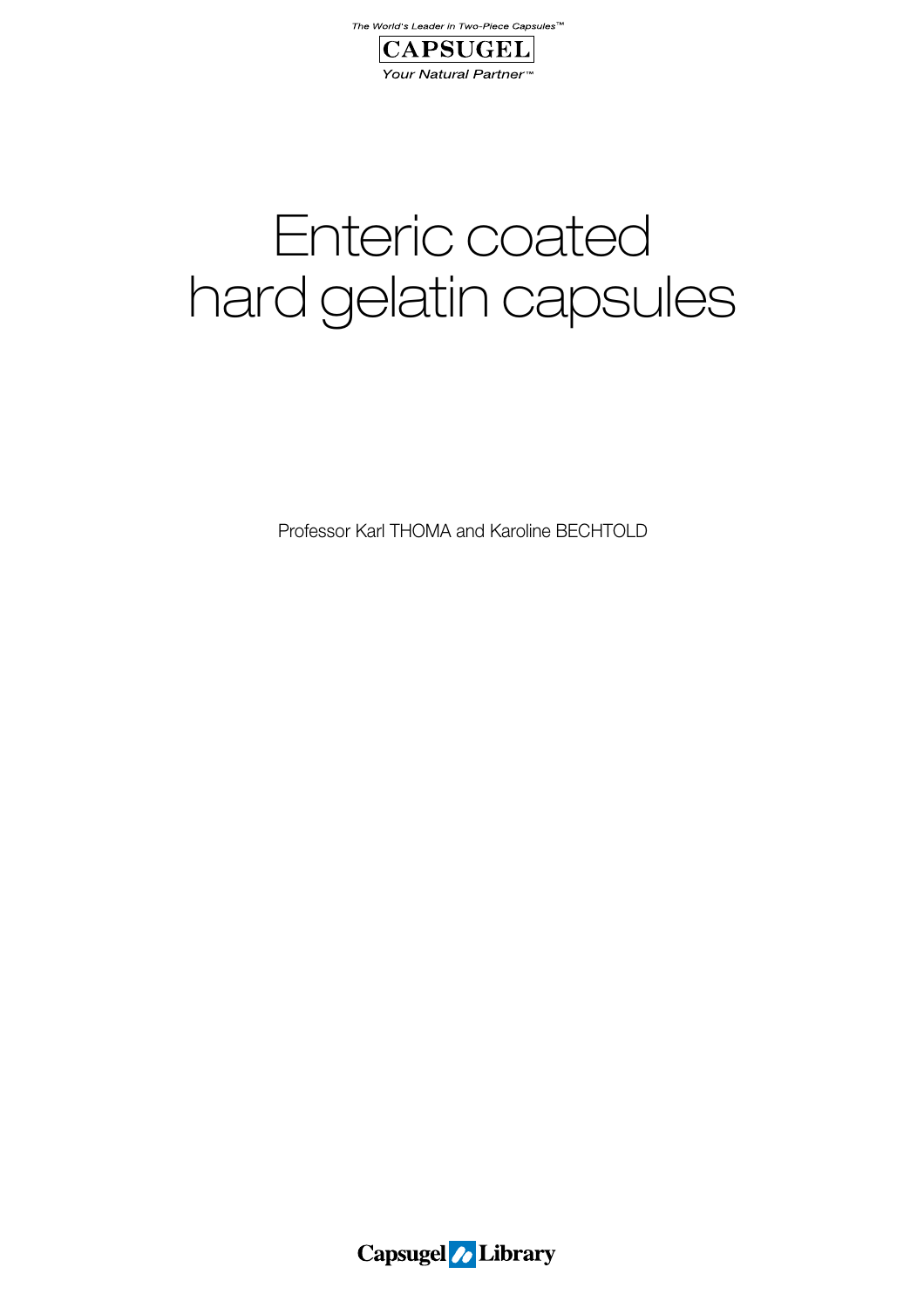# **Summary**

During the early stages of pharmaceutical development an enteric coated hard gelatin capsule is often the only possibility to administer an acid labile drug or to protect the stomach from a potentially irritant drug substance. These and other therapeutic applications of enteric coated pharmaceutical dosage forms have been reviewed. The properties of the various enteric film forming agents are described along with plasticizers and other excipients and formulations with each polymer system are suggested.

General difficulties of enteric coating dosage forms and those specific to hard gelatin capsules are discussed as well as aspects of product stability. The coating processes most commonly used are described.

Over 100 references have been sited.

# **About the authors**

Karl Thoma is professor of pharmaceutical technology at the University of Munich. He graduated as a pharmacist in 1955 and received his doctorate in pharmaceutical technology in 1959. After lecturing at the University of Munich he became professor of pharmaceutical technology in Frankfurt in 1967 and was director of the Institute of Pharmaceutical Technology from 1970 to 1980 before returning to Munich. He is a member of the German Pharmacopoeia Commission and chairman of its Pharmaceutical Technology Section and an alternate member of the European Pharmacopoeia Commission. He is a member of one of the Commission of Experts for the Registration of New Drugs at the German Department of Health and Chairman of the Scientific Council of the German Association of Pharmacists. His research interests are in the area of drug stability and new dosage form design and he is the author of about 350 articles in scientific journals and books.

Karoline Bechtold is research assistant in the department of Pharmaceutical Technology at the University of Munich. She graduated as a pharmacist in 1988 from the University of Munich and continued as assistant to Prof. Thoma. Her research activities at present are in the area of the development and stability of enteric coated dosage forms.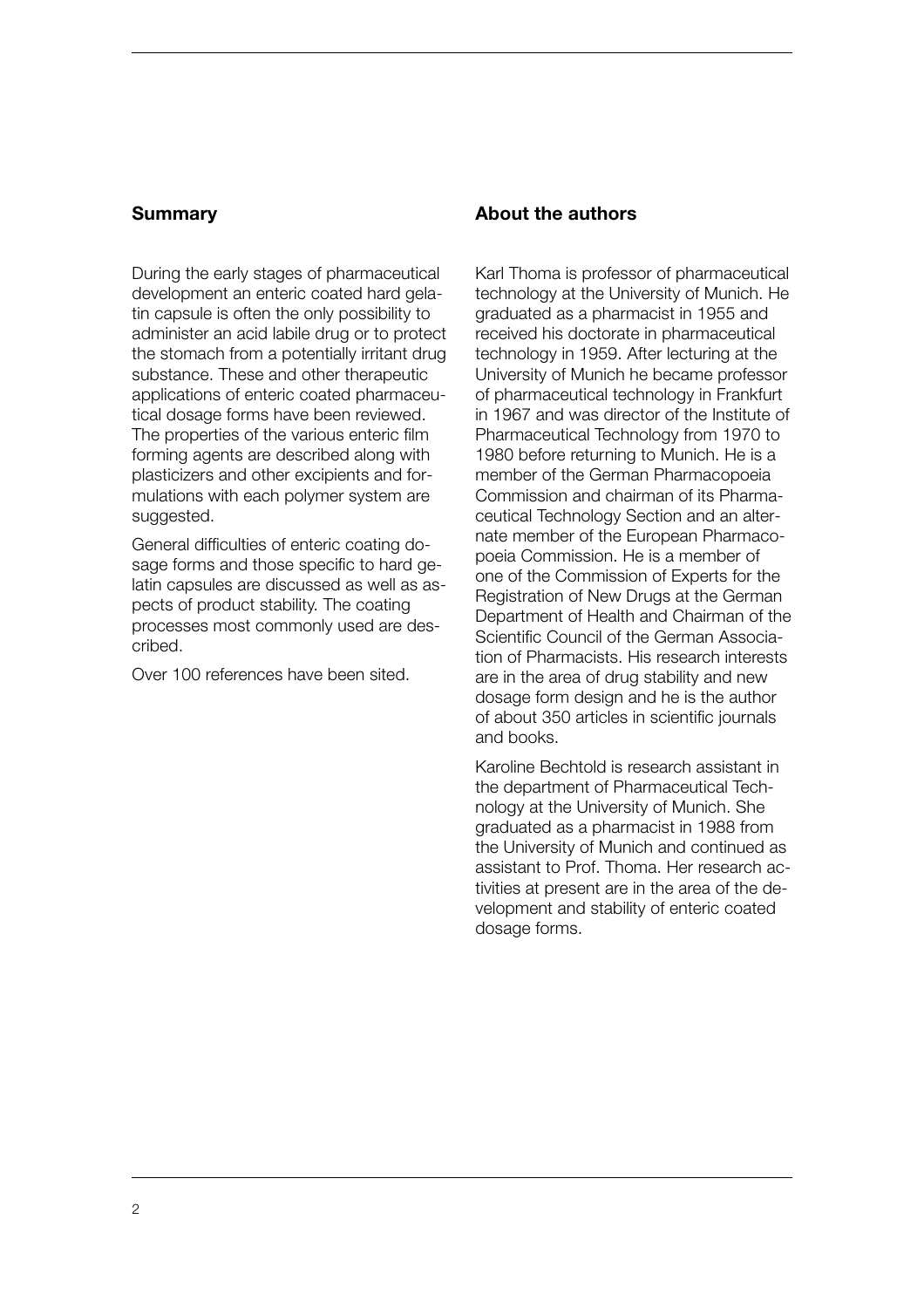# **Enteric coated hard gelatin capsules**

Prof. Karl Thoma and Karoline Bechtold

Department of Pharmaceutical Technology, Ludwig Maximilian University, 8000 Munich 2, Germany.

# **Table of contents**

**I. Therapeutic applications of enteric coated films**

#### **II. Film components**

a. General composition and film coating formulations

- b. Survey of enteric coated film formers
- c. Characteristics of enteric coated film formers
- d. Plasticizers
- e. Anti-adhesion agents, pigments, colourants
- f. Other additives

#### **III. Formulations for the enteric coating of hard gelatin capsules**

**IV. Technological aspects and problems in enteric coating capsules**

- a, General film coating problems
- b. Special problems relating to capsules
- c. Stability of coated hard gelatin capsules
- **V. Processes for coating hard gelatin capsules**
- **VI. References**

# **I. Therapeutic applications of enteric coated films**

# **Field of application of enteric coated dosage forms**

Enteric coated dosage forms, such as coated tablets, sugar-coated tablets, soft and hard gelatin capsules, granulates or pellets, have their firm place in the medical arsenal (1a, 2). An investigation of 181 ready-to-use enteric coated medicaments revealed that this sample comprised about 59 % sugar-coated tablets (106 preparations), about 27 % film-coated tablets (49 preparations) and about 14 % soft and hard gelatin capsules (25 preparations) (1). However, this group of investigated preparations covered only some of the preparations on the German market.

The preparations most commonly provided with enteric coatings contain pancreatin and other proteolytic enzymes, diclofenac, cardiac glycosides, electrolyte preparations with sodium, potassium and magnesium salts as well as calcium, iron and manganese preparations. Bisacodyl preparations, preparations containing valproic acid as well as formulations with plant extracts or terpenes are also common.

Nowadays, enteric coatings are in particular used to:

- protect active substances destroyed by the acidic gastric juice,
- improve tolerability of medicaments irritating the stomach by only releasing them in the small intestine,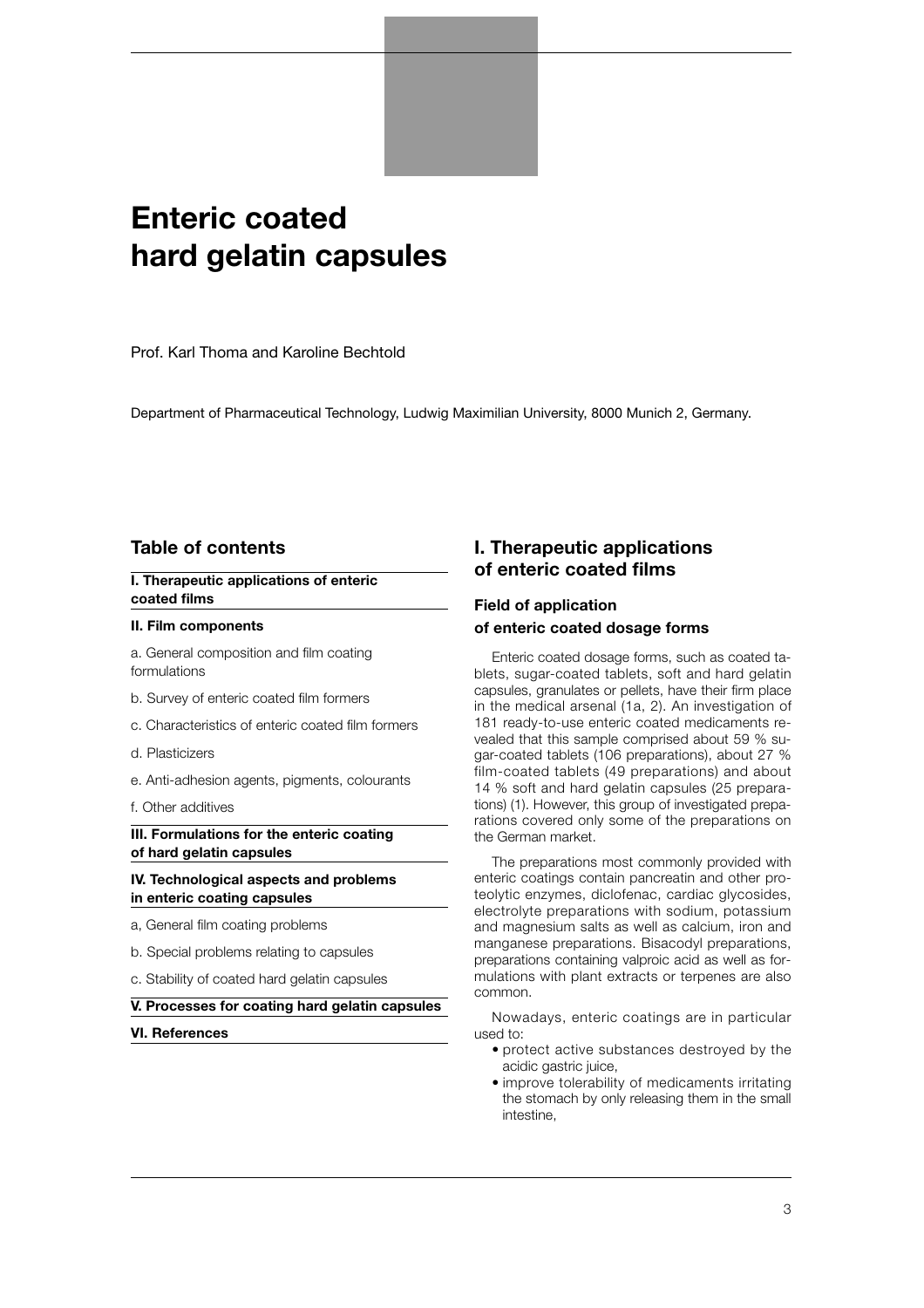- making active substances available after a time delay (sustained release),
- achieving targeted release and concentration in the small intestine.

# **Enteric coating to stabilise acid-sensitive medicaments**

Medicaments which could be destroyed by gastric juice include pancreatin and pancreatic lipase, which decompose at pH values of 4 and under. In artificial gastric juice, lipase activity decreases to about 10 % of the initial value within 15 minutes at pH 3.5. The majority of formulations containing pancreatin or other digestive enzymes are therefore processed to make them resistant to gastric juice (3, 4, 7).

In the case of enzyme preparations in particular, gastric-juice resistance often has to be associated with rapid degradation in the small intestine. Since food constituents are mainly absorbed in the duodenum or in the upper region of the jejunum (5, 6), where their enzymatic splitting must already have commenced here after passage through the stomach. An enteric coated dosage form should therefore degrade as quickly as possible in the small intestine. This is noticeably below the upper limiting value of degradation of not more than 60 minutes given in DAB 9.

In the case of cardiac glycosides there have also been reports of acid-associated hydrolysis and reduction in the efficacy of digitoxin has also been claimed (8, 11). In this case some findings do, however, dispute whether enteric coatings improve efficacy (9). Apart from digitoxin and digoxin, the possibility of hydrolytic degradation has also been reported in particular in connection with strophanthin (9) and proscillaridin (10), whereas the corresponding methyl ethers such as meproscillaridin are thought to be more stable (11).

With regard to antibiotics, penicillin G is known to be unstable in the presence of gastric acid (15). Nowadays, enteric coated penicillin formulations have, however, been superseded by the synthesis of stable penicillin derivatives.

The activity of antibiotic formulations containing erythromycin is significantly improved by enteric coating (12, 13, 14). The hydrochloric acid in the stomach transforms erythromycin as well as erythromycin stearate into the hydrochloride, which is 30 to 70 % less active (14). In this case erythromycin estolate, which is stable, could be used as an alternative to enteric coated formulations.

To improve stability, enteric coating is also recommended for bacterial preparations given when the intestinal flora is impaired (17). Other examples of medicinal substances which need to be protected against stomach acid are diethyl dithiocarbamate (18), the anti-tumour preparation N-ethylcarbamidomethylisoleucine (19) as well as tibenzonium iodide (16), an antimicrobial benzodiazepine derivative.

#### **Enteric coating to improve tolerance**

Some active substances cause irritation of the gastric mucosa or are not tolerated for other reasons following their release in the stomach. Gastric disorders have, for example, been reported in connection with administration of diclofenac, phenylbutazone, oxyphenbutazone, salicylates, iron salts, bisacodyl, valproic acid, indomethacin, potassium chloride, tolbutamide, reserpine, nitrofurazone, anticoagulants, levodopa, ethionamide, thiazides and diphenhydramine (28, 30, 54-74, 76, 77).

Irritation of the gastric mucosa and gastrointestinal bleeding may occur after the peroral administration of certain analgesics. Disturbances of this type are, however, in part also connected with an influence of prostaglandin synthesis related to a systemic effect. Although it has been shown, for example in the case of acetylsalicylic acid and its derivatives, that side effects (20, 21, 24) are due to prostaglandin synthesis inhibition (23), some findings suggest that gastric lesions are markedly reduced when enteric coated dosage forms are given (22, 26).

Similarly, there is conflicting evidence in the case of phenylbutazone and its derivatives as to whether or not enteric coatings improve tolerance. Recent investigations suggest, however, that local tolerance of enteric coated phenylbutazone preparations is markedly superior to that of formulations which are not enteric coated (27, 28). A study involving 103 patients reacting to long-term phenylbutazone therapy with gastrointestinal disorders also yielded positive findings (28). It showed that these patients tolerated an enteric coated phenylbutazone preparation for six years without problems.

Enteric coating is also recommended for substances such as diclofenac, indomethacin, flufenamic acid and azapropazone, because of gastric intolerance (23, 25). According to the literature, enteric coated naproxen is not only better tolerated, but also displays superior biological availability (29).

Gastrointestinal disturbances, nausea and vomiting which may be associated with the ingestion of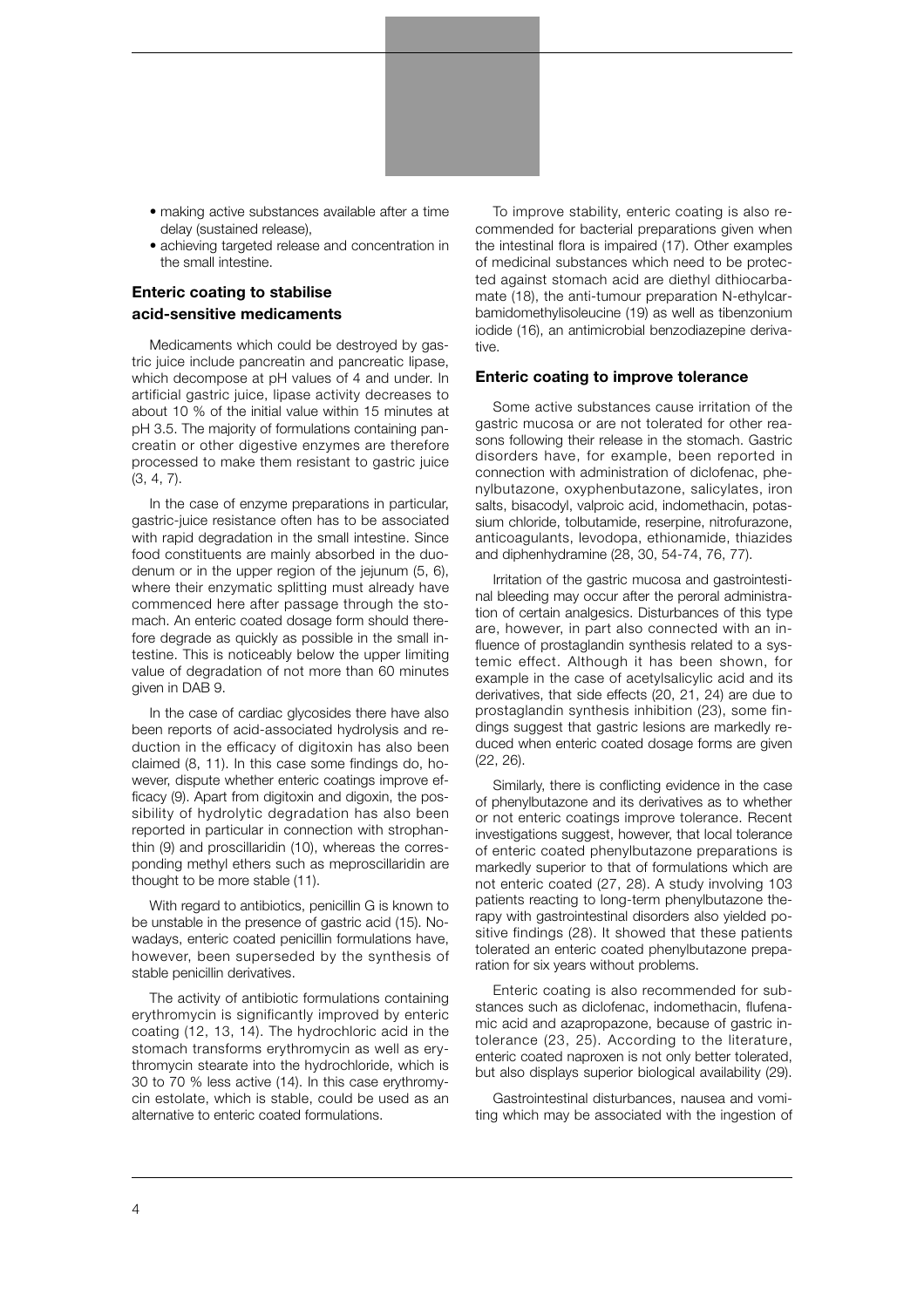iron salts (35), magnesium salts (34), cobalt chloride (32), sodium fluoride (33) and cobalt chloride (31) also often make enteric coatings desirable for medicaments containing them. In the case of potassium chloride, however, reports of irritation in the small intestine are more frequent in this connection (36).

In the case of theophylline and its derivatives, enteric coated formulations are believed to achieve a marked reduction in irritation (37). Very pronounced gastric side effects occur when valproic acid is ingested. Because of its liquid consistency, this anticonvulsant also presents pharmaceutical formulation problems and is generally processed in the form of enteric coated soft gelatin capsules (30). In the case of chloroquine phosphate (38), bisacodyl (41) and levodopa (39, 40) the desire, not only to prevent possible irritation, but also to achieve targeted release of the active substance or delayed activity, may necessitate enteric coating.

#### **Enteric coating to delay onset of action**

To a certain extent, enteric coated formulations postpone onset of action via targeted release in the intestine (42, 43, 50, 52). Prolongation of effect is, for example, reported to occur with use of enteric coated and non-enteric coated granulates of antibiotics such as amoxycillin or cephalexin (44, 45). Similarly, in the case of sugar-coated preparations, the active substance content in a core with an enteric coating can be released about two to three hours later than the initial dosage coated thereon (75).

In some cases, delaying the onset of action is believed to improve the biological availability of medicaments. A longer duration of action and higher blood level values have, for example, been reported for enteric coated quinidine (48), theophylline (38), ephedrine (51), sodium fluoride (53) and enteric coated ergot alkaloids (49).

# **Enteric coating for targeted release in the small intestine**

Targeted release in the small intestine may be used to achieve higher local active substance concentrations. This may be desirable for laxatives containing bisacodyl and for sulphonamides used to treat intestinal disorders (46). It d also described for peppermint oil and terpene derivatives used in the treatment of colitis (47). In the case of vermicides, an enteric coating achieves targeted release of the active substance in the small intestine (41).

# **Possibilities of enteric coated capsules in the product development phase**

During the early stages of development of a new chemical entity availability of the active substance in sufficient quantities to develop a tablet or pellet can be a problem. In such cases on enteric coated capsule is often the only possibility to administer an acid labile drug.

Enteric coatings are thus used for numerous medicaments.

Critical appraisal is needed in those cases in which there are conflicting views on their use.

In principle and provided they display adequate resistance and disintegration properties, are pharmacokinetically appropriate and meet stability requirements, coatings of this type display important potential in:

- ensuring biological availability,
- controlling the effects of medicaments and,
- avoiding side effects.

#### **II. Film components**

#### **a. General composition**

#### **of film coating formulations\***

Generally speaking, formulations for enteric film coating contain the following main components:

- enteric film formers,
- plasticizers,
- anti-adhesion agents,
- colourants or pigments,
- solubilizers or dispersion agents and
- other additives.

To these may be added viscosity-enhancing suspension stabilizers designed to retard the sedimentation of undissolved excipients or dispersed film formers.

Other additives that may be mentioned include surfactants used as wetting agents or to emulsify lipophilic plasticizers in aqueous formulations. Defoaming agents and hydrophobic substances are sometimes also added to formulations.

Whereas the majority of enteric coated films have hitherto been applied as solutions in organic solvents, there is a growing trend today to use neutralized aqueous solutions or aqueous polymer dispersions. On the one hand, the aqueous base relieves

(\*) Data from the literature and the quoted film formulations are given without guarantee of correctness.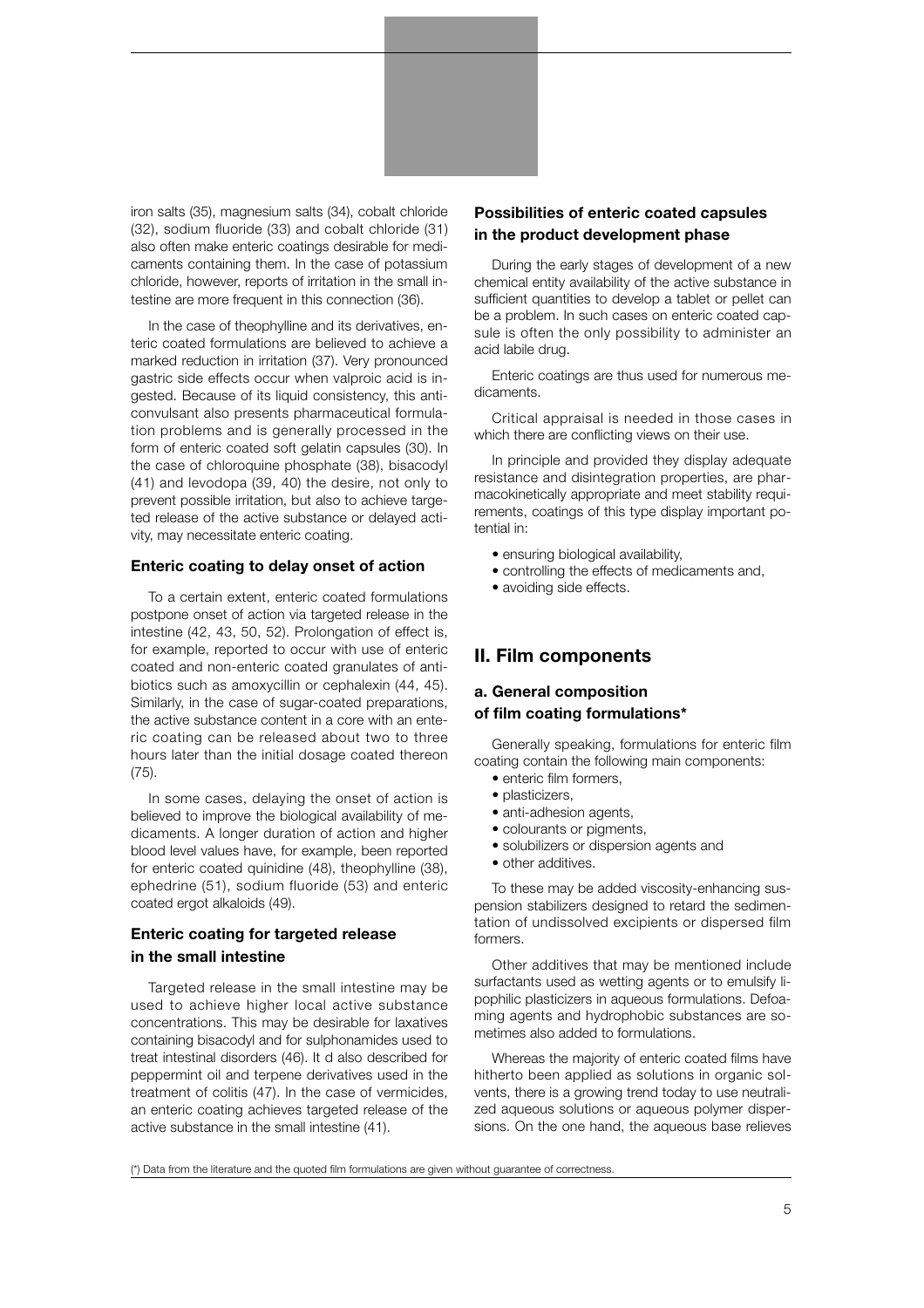

the user of certain disadvantages and problems of organic formulations such as (82):

- costs of exhaust air disposal or recovery for environmental protection reasons,
- removal of solvent residues in the film-coated product,
- need for explosion protection,
- protection of the workforce against the toxic effects of solvents,
- high cost of solvents,
- storage of substantial amounts of inflammable solvents.

Additional regulations regarding organic solvents cannot be ruled out.

Aqueous dispersions have the advantage that they can be sprayed in a higher percentage since viscosity is virtually independent of molecular weight. The greater heat of evaporation of water as compared to organic solvents can therefore be largely compensated.

On the other hand, transfer to aqueous systems raises numerous individual questions requiring clarification, and difficulties have to be solved when developing a medicinal form. In many cases, aqueous dispersions or solutions may present instability problems. Reference is made in this connection to the remarks made under point 4.3.

#### **b. Survey of enteric film formers**

The disadvantage of the former practice of hardening hard gelatin capsules using formaldehyde, which brought about cross-linking of the gelatin and reduced gastric-juice solubility, is that post-hardening processes take place during storage which can cause the capsules to become increasingly insoluble, in intestinal juice too, over the entire physiological pH range (82, 83, 95, 92, 93).

Use of the following coating materials has largely been discontinued:

- esters of organic acids, fats, waxes, fatty acids, resins such as salol, colophonium, carnauba wax, carnauba wax mixed with n-butyl stearate, beeswax, acetylated fatty acid glycerides; these substances are decomposed by the digestive enzymes and the rise in pH in the intestine (88, 92, 93),

- proteins such as keratin, zein and gluten; these are resistant to pepsin in acid gastric juice, decomposition occurs in the intestine through the action of proteases (92, 93).

The quality of natural substances such as shellac is liable to vary (81, 107).

Shellac is also used mixed with other enteric coating polymers and to isolate sensitive cores (107).

The film formers mainly in use today are polymers with carboxyl groups, which are water insoluble in the protonized state and pass into solution in the weakly acid to neutral range between pH 5 and 6,5 through formation of salts.

Manufacturers of film polymers offer products displaying a variety of release profiles since the release characteristics can be directed in certain ranges through the number of carboxyl groups and the nature of the acids in the molecule (99). It is therefore possible to choose a lower or higher dissolution pH as required to influence the onset of degradation and release in the small intestine.

Film formers may be subdivided into:

- polymethacrylates:
- methacrylic acid ethacrylate poly (MA1 EA1),
- methacrylic acid methyl methacrylate poly  $(MA_1 - IMMA_1)$  and poly  $(MA_1 - MMA_2)$ ,
- cellulose-based polymers:
- cellulose acetate phthalate CAP,
- cellulose acetate trimellitate CAT,
- cellulose acetate succinate CAS,
- hydroxypropylmethylcellulose phthalate HPMCP,
- hydroxypropylmethylcellulose acetate succinate HPMCAS,
- polyvinyl derivatives:
- polyvinyl acetate phthalate PVAP,
- other copolymers:
- half esters of the copolymerisate of styrene and maleic acid,
- half esters of the copolymerisate of vinyl ether and maleic acid,
- copolymerisate of vinyl acetate and crotonic acid.

Their acid groups are either firm constituents of the molecular skeleton or are secondarily introduced through esterification of alcohol groups with diand poly-basic acids such as phthalic acid, trimellitic acid or succinic acid. The principle of manufacture therefore has consequences for the stability of the resultant films (sensitivity to hydrolysis).

#### **c. Characterization of enteric film formers**

#### **Polymethacrylate**

Trade names:

– for aqueous film coating Eudragit L 30 D (30 % aqueous dispersion),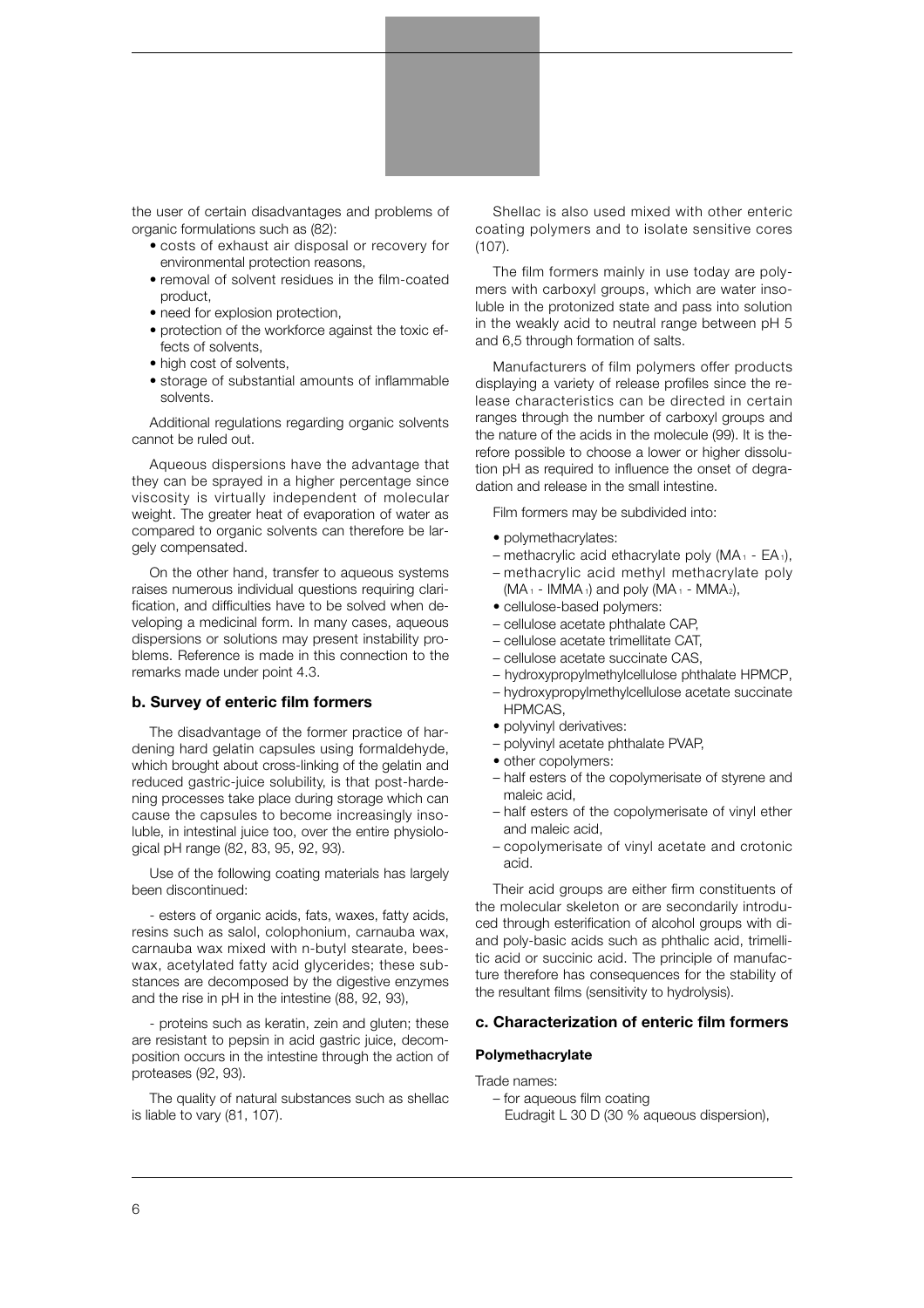– for aqueous and organic film coating

Eudragit L 100-55 (redispersable powder), Eudragit L 100 and S 100 (dry powder),

– for organic film coating

Eudragit L 12.5 and S 12.5 (12.5 % solutions in isopropanol),

Eudragit L 12.5 P and S 12.5 P (12.5 % solutions in isopropanol with 1.25 % dibutyl phthalate as plasticizer).

Manufacturer: Röhm Pharma, Weiterstadt, Germany. Solubility: Eudragit L from pH 6.0,

Eudragit S from pH 7.0,

Eudragit L 30 D / L 100-55 from pH 5.5.

Eudragit L and S are copolymerisates based on methacrylic acid and methyl methacrylate. The ratio of the free carboxyl groups to the esters is about 1 : 1 for Eudragit L and ca. 1:2 for Eudragit S (101), resulting in enteric coatings with varying dissolution  $pH$  values (L = easily soluble, S = sparingly soluble). Preferred solvents are isopropanol, acetone and ethanol, as well as mixtures thereof. Delivery is either in isopropanolic solution with or without added plasticizers or as solvent-free powder under the trade name Eudragit L 100 or S 100 respectively. The latter product types can be dissolved in organic solvents and mixtures or redispersed in water.

Eudragit L 30 D and L 10-055: acrylic resins for use in aqueous coating formulations consisting of a copolymerisate of methacrylic acid and ethyl acrylate, the carboxyl ester group ratio being 1 : 1. Eudragit L 10-055 is only the lyophilized adjunct to Eudragit L 30 D dispersion (100). On partial neutralization with sodium hydroxide solution or organic bases the powder can be reprocessed into a redispersion latex (degree of neutralization 3-6 %). In contrast, Eudragit L 30 D only needs to be diluted to appropriate concentrations.

Since aqueous dispersions of Eudragit L 100 or S 100 have high film-forming temperatures (> 85°C), mixing with the softer Eudragit L 30 D or L 100-55 makes it possible to reduce the film-forming temperature to  $<$  40 $^{\circ}$ C, thus reaching the conventional processing range (100, 103). Mixing makes it possible to achieve fine differentiation in the active substance release profile (pH 5.5-7.0), further modulations in release profile can also be achieved by mixing in Eudragit NE 30 D (polyethylacrylate- methylmethacrylate) (99, 103).

Organic Eudragit lacquers are often applied as 6 to 10 % spray solutions (101), 10 to 20 % plasticizer being recommended. Suitable plasticizers are, for example, triacetin (91), PEG 6000 (81), dibutyl phthalate (85) and diethyl phthalate (94).

Aqueous Eudragit dispersions are processed in more concentrated form, generally between 15 and 30 % (101), although the upper concentration range tends to be used for porous dosage forms. It should be noted with regard to the spectrum of excipients that there is incompatibility between Eudragit L 30 D / L 100-55 and magnesium stearate (coagulation). The added plasticizer in these MA-EA dispersions should be at least 10 % based on the dry polymer substance content and may if necessary, be raised to 20-25 % without impairing the specific solubility characteristics of the film (101). It is possible to use various polyethylene glycols, citric acid esters (Citroflex®), triacetin, dibutyl phthalate, 1,2-propylene glycol (101) and clibutyl sebacate (84). Eudragit acrylic resins have such a high pigment binding capacity that twice to three times the amount of pigments or other excipients can be added relative to the dry polymer substance (101).

Reference: FDA Drug Master File for Eudragit, USP XXII / NF XVII "Methacrylic Acid Copolymer, Type A, B, C" ;

#### **Cellulose derivatives Cellulose acetate phthalate**

– for aqueous film coating: Aquateric (FMC Corporation, USA), CAP as ammonium salt (Eastman Kodak, USA), – for organic film coating

CAP (Eastman Kodak, USA).

Solubility: above pH 6.2-6.5.

Aquateric: a dry powder that must be dispersed in water before use (redispersion latex). Other constituents apart from 63-70 % cellulose acetate phthalate (98) are polyoxypropylene-polyoxyethylene block copolymer and acetylated monoglycerides intended to improve the physical stability and formulation of the product and necessary for technical manufacturing reasons.

Suitable plasticizers: diethyl phthalate (98), triacetin (81). Triethyl citrate, on the other hand, is incompatible with Aquateric (82).

CAP: suitable organic solvents are acetone (85, 91), mixtures of acetone and ethanol (81, 83), of isopropanol or ethanol and methylene chloride, or ethyl acetate (81, 93, 95), of acetone and methylene chloride (90), of isopropanol methylene chloride water (81).

Suitable plasticizers: triacetin 20-30 % related to the polymer (81, 91), diethyl phthalate 25-60 % (111, 85), propylene glycol 133 % (90).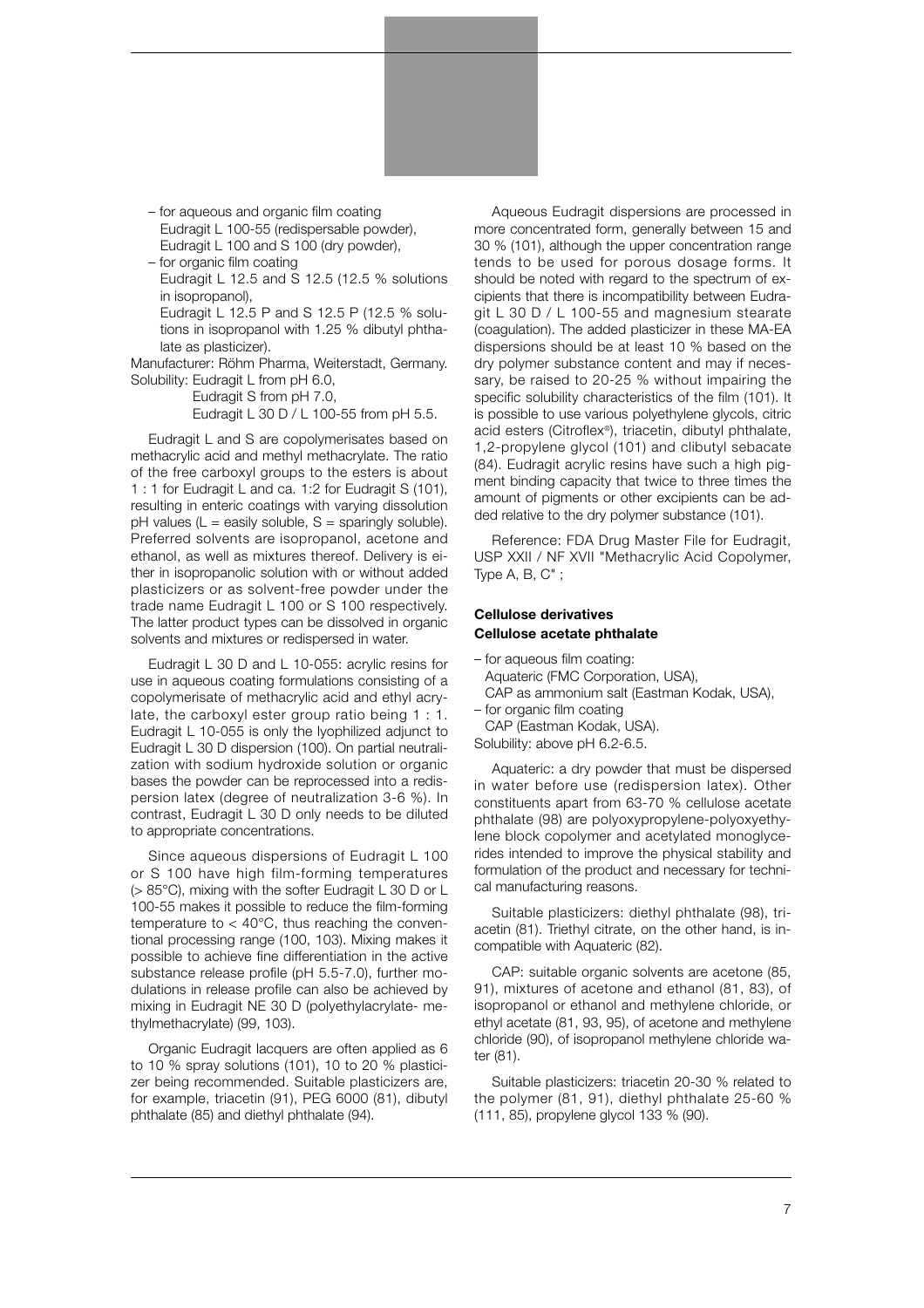

Eastman Kodak also offers a possibility of using CAP as a neutralized aqueous solution. The polymer powder is not marketed in micronized form, with the result that it is not possible to prepare a dispersion in water by analogy with Aqoat® (HPMCAS). Instead, CAP is dissolved in a dilute ammonia solution, the time to produce the clear spray solution depending on the amount of neutralization agent, excess ammonia accelerating the dissolution process. A disadvantage of this form of enteric film coating is the presence of ammonium salts in the dry film, causing the coat to be highly hydrophilized. In addition, the unpleasant smell of ammonia causes problems during formulation.

Reference: DAB 9, USP XXII-NF XVII, Drug Master File No. 8 (105).

#### **Cellullose acetate trimellitate**

– for organic and ammoniacal-aqueous film coating: CAT (Eastman Koeak, USA).

Solubility: above pH 5.2.

Since CAT already begins to pass into solution at ph 5.2, the polymer is a necessary addition to CAP. What is more, the two film formers can be mixed in any ratio, making it possible to achieve a release profile between CAT and CAP.

Solvent: e.g. acetone-water, methylene chlorideethanol, acetone -ethanol, ethyl acetate-ethanol.

Plasticizers: triacetin, acetylated fatty acid glycerides, diethyl phthalate.

Reference: Drug Master File No. 6703, USFDA (105).

#### **Hydroxypropyimethylcellulose phthalate**

– for organic film coating

HP 50, HP 55, HP 55 S (Shin Etsu, Japan),

- for aqueous film coating
- HP 50 F and HP 55 F S (Shin Etsu, Japan, micronized powder),
- HPMCP 50 and HPMCP 55 made by Eastman Kodak may be applied as aqueous solution, both in organic solution and neutralized with ammonia to yield an aqueous solution.

Solubility: HPMCP 50 above pH 5.0, HPMCP 55 above pH 5.5.

The two types of film former have different substitution patterns and hence different solubility profiles. HP-50 has a lower proportion of phthalic acid groups (21-27 %) than HP-55 (27-35 %) and therefore passes into solution at lower pH values than its analog.

Suitable plasticizers: PEG 400 to 6000 (80, 86), films containing the higher molecular weight PEG being mechanically more stable and less sticky, triacetin (81).

Solvents: e.g. ethanol-water (79), acetone-water, acetone- isopropanol or ethanol (86, 81), ethyl acetate-ethanol, methylene chloride-ethanol (81), isopropanol-ethylene glycol monoethyl ether-water (81).

Reference DAB 9, USP XXII-NF X11 type 220824 and 200731 (105).

#### **Hydroxypropyimethylcellulose acetate succinate**

Aqoat LF, MF, HF (Shin Etsu, Japan), micronized powder specially for the aqueous film coating using dispersions.

Solubility: HPMCAS LF above pH 5.0,

HPMCAS MF above pH 5.5, HPMCAS HF above pH 7.0.

The polymer is supplied in three types in each case with a different release profile determined by different proportions of succinic acid,

Suitable plasticizers: triethyl citrate, triacetin.

Reference: Drug Master File No. 7507 (106).

#### **Carboxymethylethyl cellulose**

Duodcell (Freund ind. Co. Ltd.) Solubility: above pH 5.0.

Carboxymethylethyl cellulose is manufactured by ethylation of carboxymethyl cellulose and, in contrast to the cellulose derivatives described above, the hydroxyl groups of which have been partially reacted with di- or poly-basic acids, contain no ester groups, but only ether groups. The mode of manufacture is intended to ensure an absence of sensitivity to hydrolysis and special storage stability  $(110):$ 

CMEC may be dissolved to about 8 % in 70 % propanol, ethanol-water mixtures, methylene chlorideethanol and processed to ca. 8-12 % in water as redispersible powder (8 1, 110).

Suitable plasticizers for organic or organicaqueous solutions are myvacet 9-40, silicone oil, triacetin, diethyl phthalate, triethyl citrate and acety[tributyi citrate; glycerin monocaprylate being used for aqueous dispersions (Imwitor 908 R) (110),

Reference: Standards for ingredients of drugs not in the Japanese Pharmacopeia (110).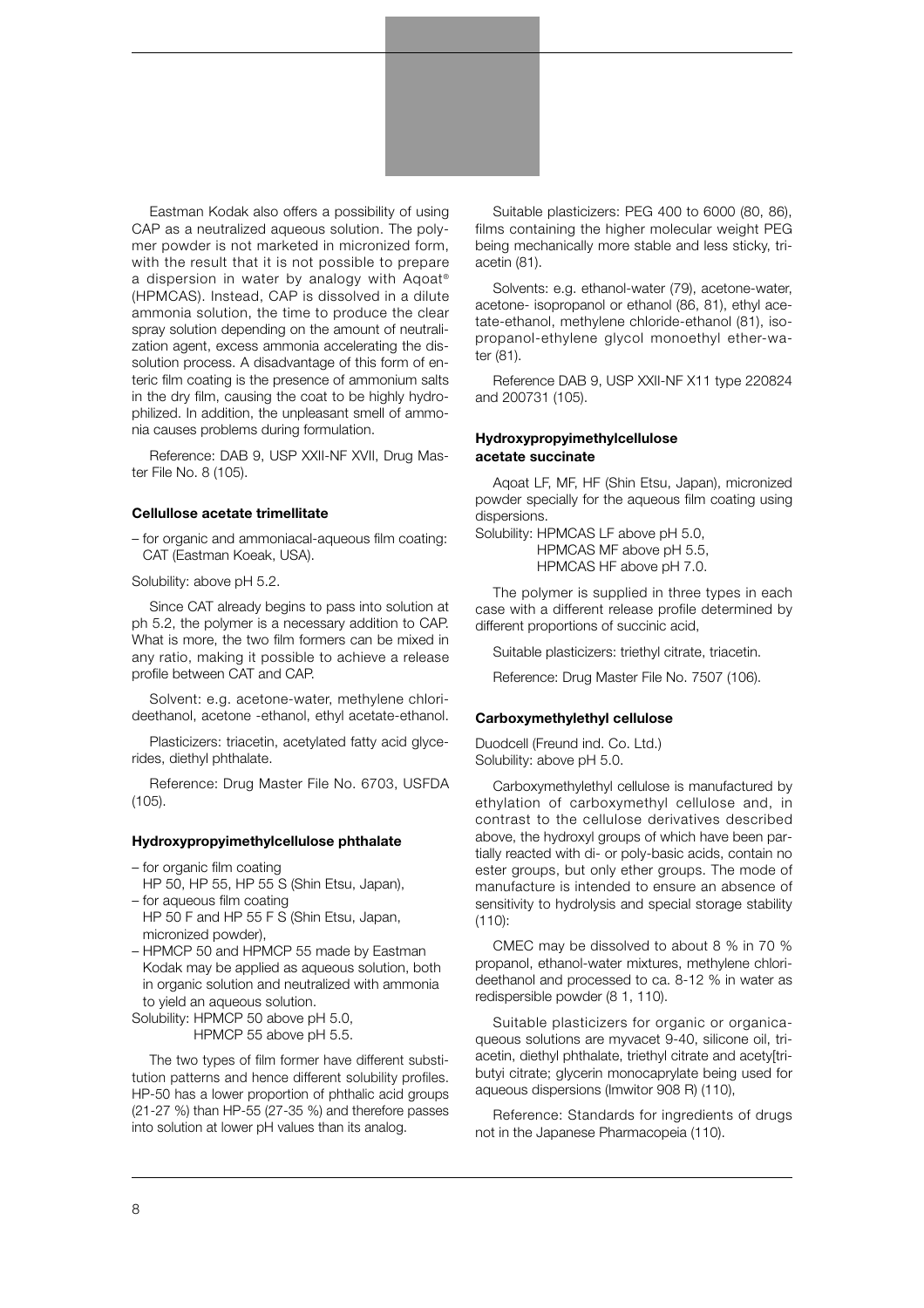#### **Polyvinyl derivatives Polyvinyl acetate phthalate**

Coateric (Colorcon, UK). Opadry (Aqueous) Enteric (Colorcon, UK). Solubility:  $>$  pH 5.0.

This enteric coated film former is characterized by a low dissolution pH of 5.0.

Suitable plasticizers for PVAP are diethyl phthalate, triethyl citrate (82), acetyltriethyl citrate, triacetin, PEG 400.

Suitable solvents are ethanolacetone-water 21:12 (83), methanol, methanolmethylene chloride mixtures.

The dry commercial product Coateric is a film concentrate containing a suitable plasticizer in addition to the film former PVAP.

Opadry (Aqueous) Enteric contains all formulation constituents already premixed: film formers, plasticizers, anti-adhesion agents, pigments. The spray formulation no longer needs to be reconstituted by adding water or solvent, a little ammonia solution being added to aqueous dispersions to achieve partial neutralization. 15 parts by weight of Opadry are recommended for aqueous systems; 5 parts by weight for organic systems.

Reference: USP XXII / NF XVII.

#### **Other copolymers**

Coating CE 5142 (BASF AG, Ludwigshafen)

The copolymerisate of vinyl acetate and crotonic acid is converted into the salt with ammonia and is applied as an aqueous solution (108). Since the hydrophilized ammonium salts do not decompose under the conditions of spray application and drying, and the added amounts of ammonia are removed, the film has a marked tendency to swelling and softening, making it necessary to apply very high minimum thicknesses (107).

As far as we know, the film polymer is no longer commercially available.

#### **d. Plasticizers**

Plasticizers are generally liquids or solids with a high boiling point which are intended to distribute themselves evenly in film polymers and improve their mechanical properties through interaction with the polymer film.

By using the appropriate plasticizer it is possible to reduce the tendency of a film to become brittle and to increase its resilience. Spray formulations containing plasticizers often spread better over the surface of the material and in the case of aqueous dispersions, addition of a plasticizer is generally needed to encourage film formation by means of thermosetting or coalescence. Plasticizers increase the motility of the polymer chains by interposing themselves between the molecule chains and thus restricting the ability of the film-forming chains to interact or bringing about conformative changes. A dynamic equilibrium is assumed (81) to develop between plasticizer and polymer segments. Use of a plasticizer reduces the glass transition temperature Tg.

Because of its consistency, a coated gelatin capsule is more susceptible to deformation, for example when being removed from a blister pack, and slightly more plasticizer may be needed to prevent damage to the film.

Plasticizers that have been named are (104):

- alkyl esters of citric, tartaric and sebacic acids; examples: diethyl sebacate, triethyl citrate, tributyl citrate, acetyitriethyl citrate, acetyltributyl citrate, dibutyl tartrate,
- esters of phthalic acid, such as dimethyl phthalate, diethyl phthalate, clibutyl phthalate, dioctyl phthalate, ethylphthaloyl- and butylphthaloyl ethyl glycolate,
- glycerol esters such as castor oil, sesame oil, acetylated fatty acid glycerides, glycerol diacetate, glycerol triacetate,
- higher alcohols such as glycerol, 1,2-propylene glycol,
- polyethers such as polyethylene glycols and polyoxyethyiene-polyoxypropylene block copolymers; PEG also enhances gloss effects,
- surfactants such as PEG-400 stearate, PEG sorbitane monooleate, sorbitane monooleate.

# **e. Anti-adhesion agents, pigments, colourants**

Adhesion of coating substances during film coating gives rise to unwanted aggregates. In addition, the freshly applied coats may be damaged in the attempt to separate the adhered parts. This effect may be counteracted by anti-adhesion additives in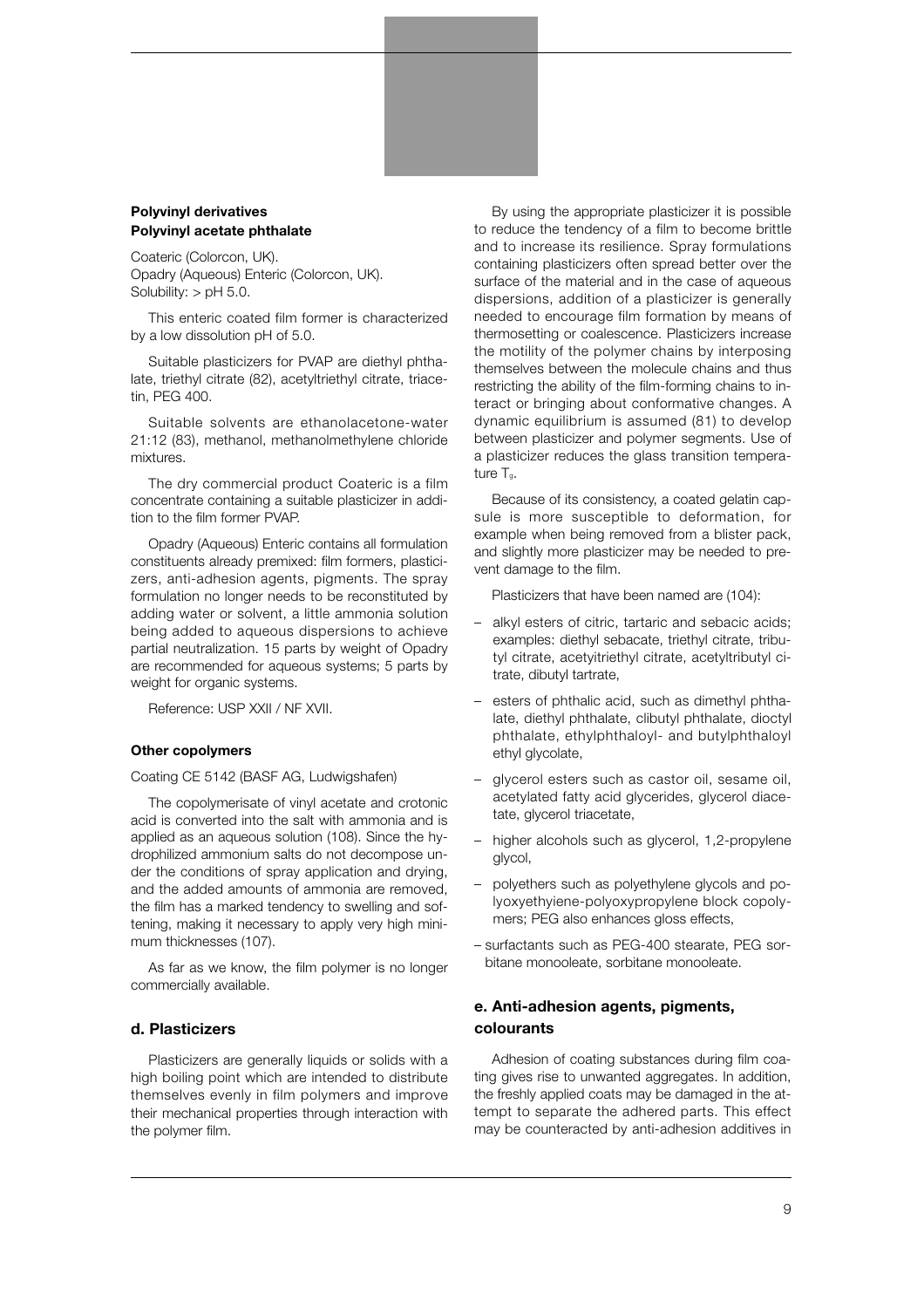the formulation or by applying the substances directly into the coating chamber. Useful separating agents include talcum, magnesium stearate, Syloid® (micronized amorphous silicic acid), Aerosil® and kaolin.

Film coatings can be coloured with titanium dioxide and pigments (foodstuff colouring lakes, iron oxide pigments). Undissolved excipients should be finely distributed in appropriate dispersion agents separately from the film formers, preferably using a ball mill, a toothed colloid mill or an Ultraturrax machine and only subsequently mixed with the remaining constituents. When adding finely distributed pigments it is desirable to add additional nonionic emulsifiers, stabilizers, wetting agents such as PVP, Tween 60/80 and PEG, to the pigment suspensions (101). Spray suspensions generally need to be stirred during the spray application. Many instructions recommend use of the smallest possible pigment particle sizes (< 15 µm) to obtain smooth films. Care must be taken when adding pigments to ensure that the upper limit for the particular film is not exceeded since the films increasingly lose their compactness and resilience beyond this value.

In the case of capsules, anti-adhesion agents or added pigments may cause difficulties since the opaque coatings formed cause the originally often brightly coloured and glossy gelatin capsules to become matt. It is therefore advisable either to work without adding insoluble substances or else to select pastel coloured hard gelatin capsules from the outset.

#### **f. Other additives**

Since aqueous dispersions can coagulate as a reaction to foaming, foam can form in bubbles in the finished film and pronounced foaming can impair processing, it is advisable, when using large batches, to add an antifoaming agent, e.g. various silicon emulsions or sorbitan sesquioleate (109). To prevent suspended pigments or polymer particles seclimenting too quickly in the spray formulation it is possible to use suspension stabilizers such as PVP (in the form of Kollidon 25). Emulsifiers or wetting agents such as polyethylene glycol sorbitan fatty acid ester are added to formulations to moisten pigments or to distribute fat soluble substances (plasticizers, silicon oils) in aqueous spray formulations.

# **Ill. Formulations for the enteric coating of hard gelatin capsules**

The amount of polymer needed must be calculated before starting the film coating process. In the case of hard gelatin capsules, the surface area of the product to be coated is calculated (82, 101) and the amount of coating required is then given in mg of dry polymer substance per  $cm<sup>2</sup>$ . The surface may either be calculated using the formula  $A = \pi \times d$ x h (mm2 ) or any of the available tables (84, 101):

| Capsule size |  |  |                                         |  | റററ |
|--------------|--|--|-----------------------------------------|--|-----|
| Surface      |  |  |                                         |  |     |
| area mm $^2$ |  |  | 235   290   350   410   500   616   800 |  |     |

There are five basic types of application system, each of which has quite specific properties.

- The film can be applied:
- as an organic solution,
- as an aqueous-organic coating emulsion,
- as an aqueous alcoholic coating solution,
- as an aqueous dispersion,
- as a neutralized aqueous solution.

In the case of neutralized aqueous solutions, the acids are only released from the salts of the film polymers under the influence of the gastric acid.

Formulations for the film coating of hard gelatin capsules quoted in the literature are set out below to provide a summary of the practical application of the film formers presented. These formulations should only be regarded as indications and should be adapted to the appropriate requirements and modified to suit the product and process in each individual case.

#### **Eudragit films**

*a. Organic solution of Eudragit L 100 (8 1)*

| Constituents                                             | % parts by weight<br>in finished formulation |  |
|----------------------------------------------------------|----------------------------------------------|--|
|                                                          |                                              |  |
| Eudragit L 100                                           | 5.0                                          |  |
| Polyethylene glycol 6000                                 |                                              |  |
| (14 % based on the film former)                          | 0.7                                          |  |
| Talcum                                                   | 6.0                                          |  |
| Pigments                                                 | 3.3                                          |  |
| Isopropanol                                              | 41.0                                         |  |
| Acetone                                                  | 41.0                                         |  |
| Water                                                    | 3.0                                          |  |
| Solid content of spray suspension: 15,0 %                |                                              |  |
| Content of dry polymer substance: 5.0 %                  |                                              |  |
| Coating of dry polymer substance: 2-4 mg/cm <sup>2</sup> |                                              |  |
|                                                          |                                              |  |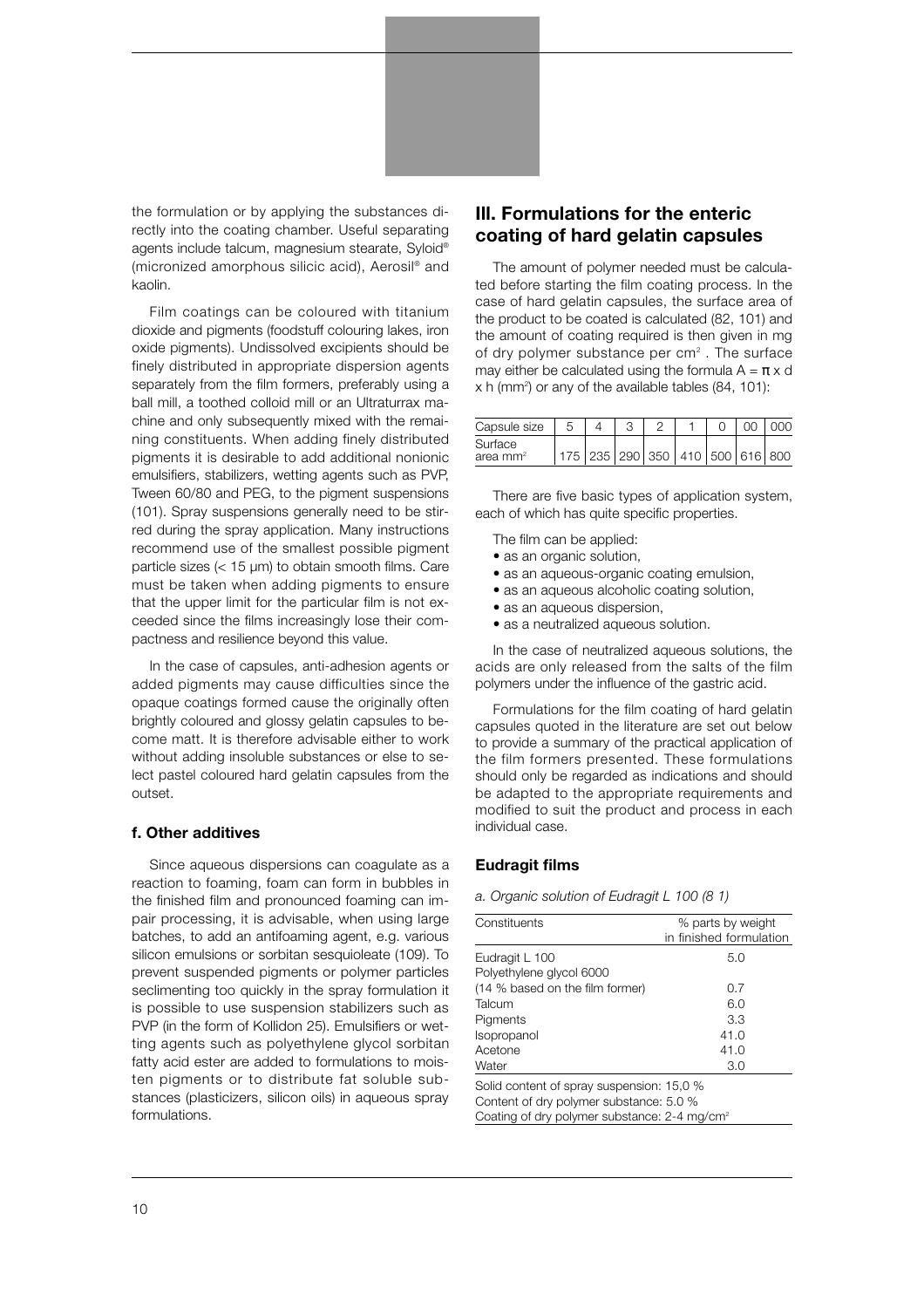*b. Aqueous dispersion of Eudragit L 30 D (78)*

| Constituents                                                       | % parts by weight       |
|--------------------------------------------------------------------|-------------------------|
|                                                                    | in finished formulation |
| Eudragit L 30 D                                                    | 54.85                   |
| Triethyl citrate                                                   |                         |
| (20 % based on the film former)                                    | 3.30                    |
| Tween 80 as 33 % solution                                          |                         |
| $(i.e. 0.24 %$ surfactant in the formulation)                      | 0.72                    |
| Water                                                              | 41.13                   |
| Solid content of spray suspension: 20.0 %                          |                         |
| Content of dry polymer substance: 16.5 %                           |                         |
| Coating of dry polymer substance: 10.0 mg/cm <sup>2</sup> or 9.1 % |                         |
| Total dry substance coating: 12.1 mg/cm <sup>2</sup> or 11.1 $%$   |                         |
| Coating machine: coating drum 35 em cliarn, with air ato-          |                         |
| mization (1 mm bore)                                               |                         |
| Machine loading: 1.5 kg size 0 capsules                            |                         |
| Drying temperature: 45°C                                           |                         |
| Product temperature: 27°C                                          |                         |
| Spraying pressure: 0.8 bar                                         |                         |
| Srapying rate: 4.32 g/min/kg                                       |                         |
| Spraying time: 128 min                                             |                         |

The already precoated capsules were sprayed with this dispersion. The precoat was composed of 46.51 parts Eudragit L 30 D, 4.65 parts glycerol (33 % related to the DPS), 4.65 parts Tween 80 (as 33 % solution, i.e. the formulation contains 1.40 % surfactant) and 44.19 parts water. A precoat was needed to improve adhesion of the film to the smooth surface of the capsule. 0.22 mg/cm<sup>2</sup> or 0.20 % polymer or 0.32 mg/cm2 or 0.29 % solid substance was applied. Alternatively it is possible to use an HPC precoat (78), applied as a 5 % solution to obtain a coating of 4.0 to 6.0 mg dry polymer substance per cm $2$  (84).

|  | c. Aqueous dispersion of Eudragit L 100-55 (81) |  |  |
|--|-------------------------------------------------|--|--|
|  |                                                 |  |  |

| Constituents                                             | % parts by weight       |  |
|----------------------------------------------------------|-------------------------|--|
|                                                          | in finished formulation |  |
| Eudragit L 100-55                                        | 12.5                    |  |
| PEG 6000                                                 | 1.0                     |  |
| Triethyl citrate                                         |                         |  |
| (17.6 % based on the film former)                        | 1.2                     |  |
| Talcum                                                   | 3.1                     |  |
| Pigments                                                 | 2.1                     |  |
| Water                                                    | 79.9                    |  |
| <b>NaOH</b>                                              | 0.2                     |  |
| Solid content of spray suspension: 20.1 %                |                         |  |
| Content of dry polymer substance: 12.5 %                 |                         |  |
| Coating of dry polymer substance: 3-5 mg/cm <sup>2</sup> |                         |  |

#### **Celluloseacetate phthalate films**

*a. Organic CAP formulation (111)*

| Constituents                             | % parts by weight       |
|------------------------------------------|-------------------------|
|                                          | in finished formulation |
| Cellulose acetate phthalate              | 5.56                    |
| Diethyl phthalate                        |                         |
| (60 % based on the film former)          | 3.34                    |
| Isopropanol                              | 22.78                   |
| Methylene chloride                       | 68.32                   |
| Solid content of spray suspension: 8.9 % |                         |
| Content of dry polymer substance: 5.56 % |                         |
| Amount applied: 32.5 mg film per capsule |                         |
| Coating machine: coating pan             |                         |
| Product: size 2 capsules                 |                         |

Using acetone as solvent, Jones (85) obtained capsule coatings of even smoothness. Application of 4-6 mg/cm<sup>2</sup> CAP, corresponding to 25 to 35 jum film thickness, a 5 % solution with 1.25 % diethyl phthalate as plasticizer produced an enteric coating of uniform appearance.

*b. Aqueous formulation of Aquateric (98)*

| Constituents                                                                                                         | % parts by weight       |
|----------------------------------------------------------------------------------------------------------------------|-------------------------|
|                                                                                                                      | in finished formulation |
| Aquateric                                                                                                            | 10.66                   |
| Diethyl phthalate                                                                                                    | 3.73                    |
| Tween 80                                                                                                             | 0,32                    |
| Water                                                                                                                | 85.29                   |
| Solid content of spray suspension: 14.71 %<br>Amount applied: 5.75 to 15 mg/cm <sup>2</sup> ,<br>depending on filler |                         |
| Coating machine: fluidized air bed<br>Spray pressure: 1 bar                                                          |                         |
| Drying temperature: 40°C                                                                                             |                         |
| Coating speed: 3.5 ml/min                                                                                            |                         |

A precoat of 7.2 parts Eudragit RS 100 and 0.8 parts dibutyl phthalate in methanol (0.4 mg/cm<del>°</del>) was needed to obtain gastric-juice resistance for hard gelatin capsules filled with sodium salicylate since this active substance adjusts to a pH of 6 in the diffusion layer and thus causes partial solubility of the acid polymer.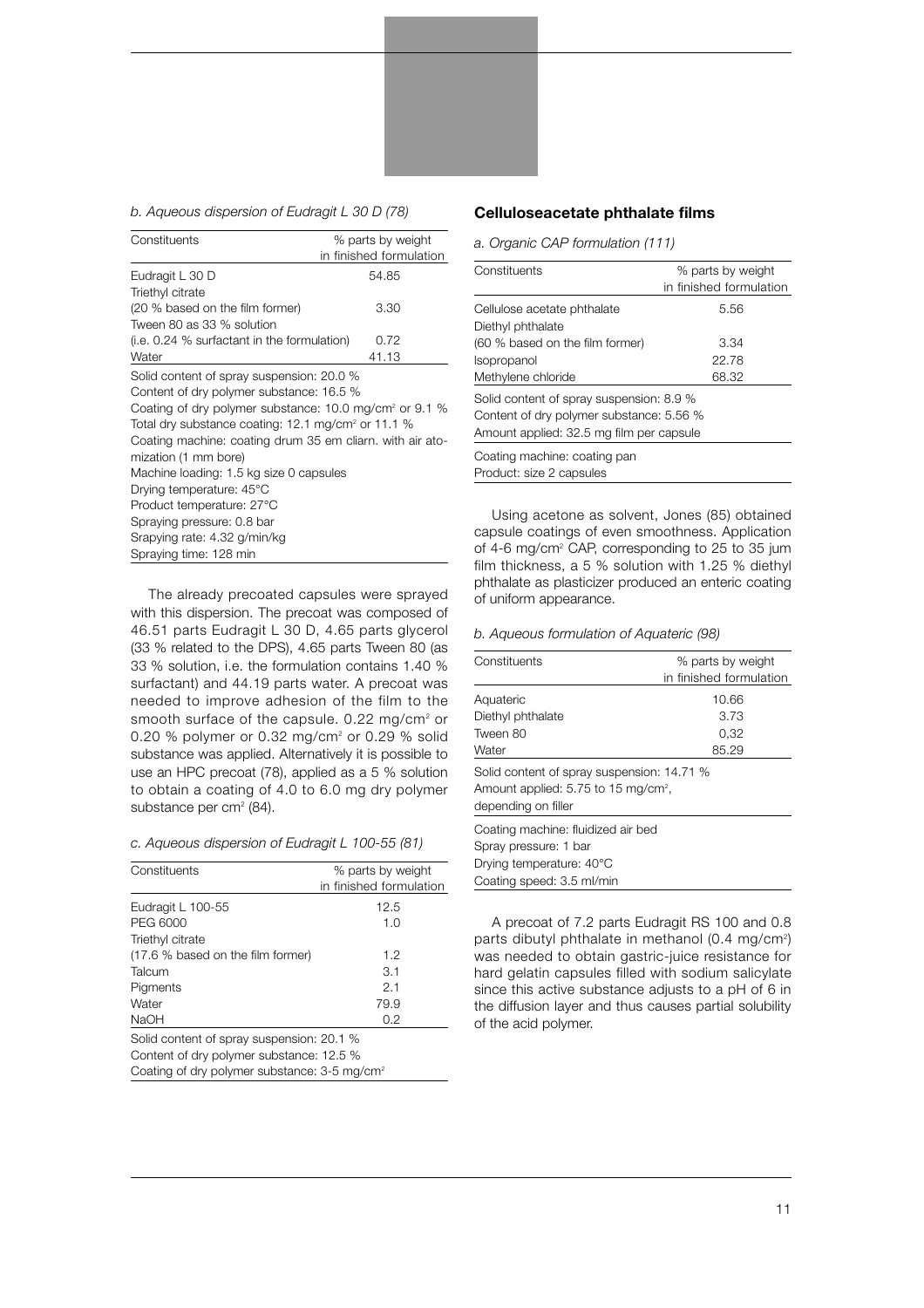#### **Carboxymethylethyl cellulose films**

*Aqueous formulation of Duodcell (81)*

| Constituents                         | % parts by weight       |  |
|--------------------------------------|-------------------------|--|
|                                      | in finished formulation |  |
| Duodcell                             | 8.0                     |  |
| Trisodium citrate                    | 0.70                    |  |
| Tween 80                             | 0.04                    |  |
| Glycerol monocaprylate               | 2.40                    |  |
| Water                                | 88.86                   |  |
| Amount applied: 7 mg/cm <sup>2</sup> |                         |  |

# **Hydroxypropyimethyl cellulose phthalate films**

*a. Organic HPMCP solutions (79)*

| Constituents                                                                                  | % parts by weight       |
|-----------------------------------------------------------------------------------------------|-------------------------|
|                                                                                               | in finished formulation |
| <b>HP-55S</b>                                                                                 | 6.0                     |
| Triethyi citrate                                                                              | 0.9                     |
| Ethanol                                                                                       | 79.1                    |
| Water                                                                                         | 14.0                    |
| Coating machine: Aeromatic Strea-1<br>with 1.2 mm jet diam.<br>Loading: 250 g size 1 capsules |                         |
| Coating amount: 47 mg polymer per capsule                                                     |                         |
| $(750$ g spray soln.)                                                                         |                         |
| Spray pressure: 0.8 bar                                                                       |                         |
| Drying air temperature: 36-38 OC                                                              |                         |
| Product temperature: 31-33 'C                                                                 |                         |
| Coating speed: 6.3 g/ min                                                                     |                         |

The gastric-juice resistance and appearance of capsules film coated in a laterally ventilated drum instead of in a fluidized air bed were inferior (somewhat cloudy, overlap between body and cap insufficiently covered).

*b. Aqueous HPMCP dispersions (81)*

| Constituents                                          | % parts by weight       |
|-------------------------------------------------------|-------------------------|
|                                                       | in finished formulation |
| $HP-50F$                                              | 10.0                    |
| Triacetin                                             | 3.0                     |
| Water                                                 | 87.0                    |
| Coating of dry polymer substance: $8 \text{ mg/cm}^2$ |                         |

#### *c. Low solvent content emulsion coating of HP-55 (87*)

| Constituents                                             | % parts by weight<br>in finished formulation |
|----------------------------------------------------------|----------------------------------------------|
| HP-55                                                    | 9.00                                         |
| Plasticizer (triacetin, PEG 6000,<br>polyethylenegiycol- |                                              |
| 400-monostearate                                         |                                              |
| or dibutyl phthalate)                                    | 1.50                                         |
| Ethyl acetate                                            | 32.00                                        |
| Sec-butanol                                              | 8.00                                         |
| Ethyl glycol                                             | 12.50                                        |
| Water                                                    | 37.00                                        |

Although emulsion coatings still contain solvent, they are no longer inflammable due to the amount of water present. The addition of water causes the gelatin to swell slightly when the formulation is applied ' polymer penetrates the capsule shell and the film adheres well. Tendency to brittleness is also counteracted (87, 88).

*d. Aqueous-alcoholic solutions of HP-55 (87)*

| Constituents            | % parts by weight       |
|-------------------------|-------------------------|
|                         | in finished formulation |
| HP-55                   | 9.00                    |
| Plasticizer (see above) | 1.50                    |
| Isopropanol             | 36.00                   |
| Ethyl glycol            | 17.50                   |
| Water                   | 36.00                   |

A clear film is formed since ethyl glycol, which has a high boiling point, is.a good solvent for the film constituents (87).

# **Hydroxypropyl cellulose acetate succinate films**

No published formulations for the film coating of hard gelatin capsules were found.

# **Polyvinyl acetate phthalate films**

*a. Organic formulation of PVAP (81)*

| Constituents   | % parts by weight       |
|----------------|-------------------------|
|                | in finished formulation |
| <b>PVAP</b>    | 11.0                    |
| <b>PEG 400</b> | 1.0                     |
| Ethanol        | 66.0                    |
| Water          | 22.0                    |
|                |                         |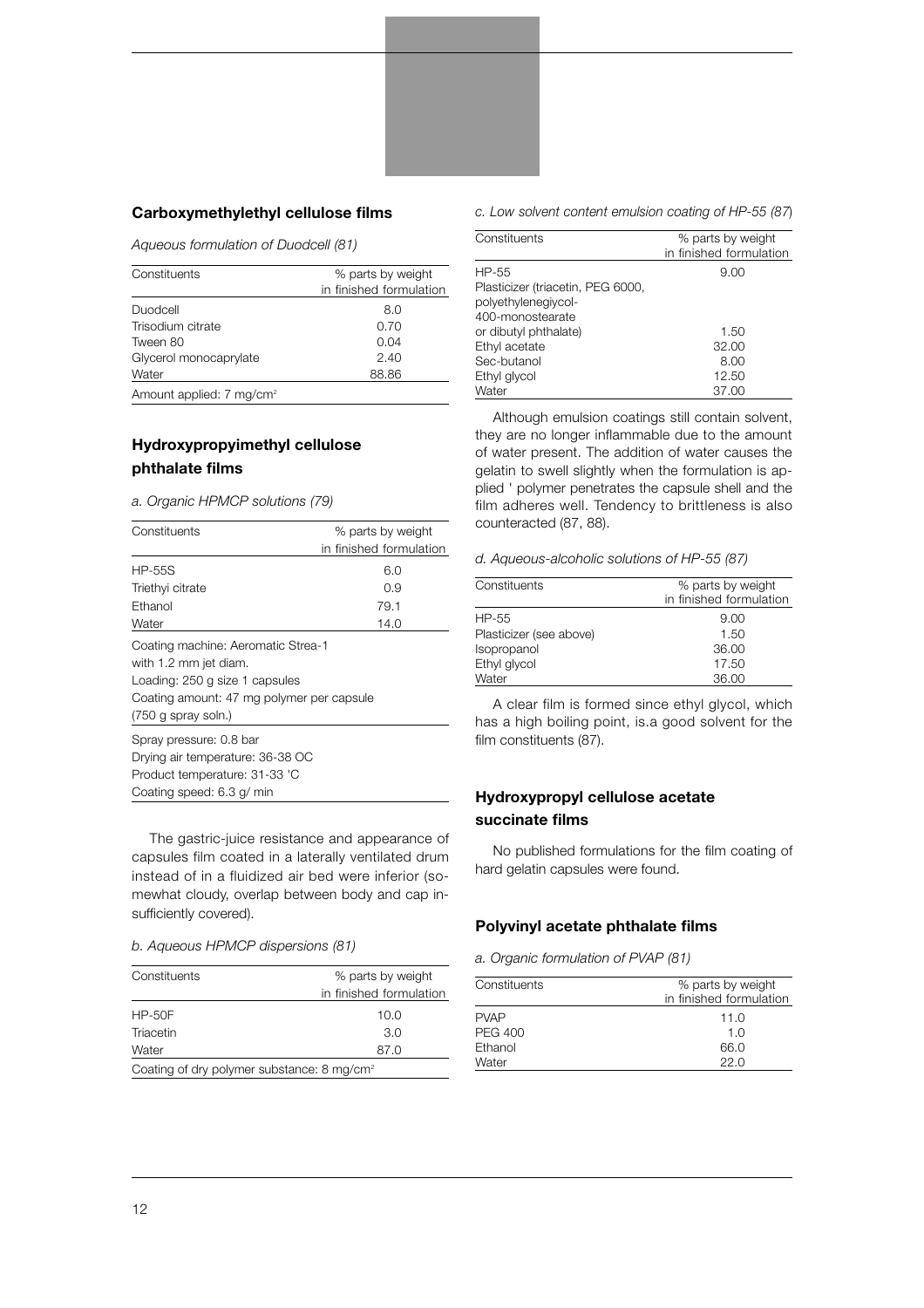*b. Aqueous formulation using Opadry Enteric (81)*

| Constituents   | % parts by weight       |
|----------------|-------------------------|
|                | in finished formulation |
| Opadry Enteric | 15.0                    |
| Water          | 85.0                    |
| Added ammonia  |                         |

#### **Protective coatings**

A special problem when film coating capsules with organic polymer solutions is imperfect adhesion of the enteric coating onto the smooth surface of the capsule, the so-called orange peel effect.

A precoat can be applied to prevent this. For example, a 5 % aqueous solution of HPC (Klucel EF, Hercules) or HPMC (Pharmacoat, Shin Etsu) is suitable  $(83,84)$  with a coating of 3 to 6 mg/cm<sup>2</sup> dry polymer substance. A solution of PVP or HPMC in an ethanol-mthylene chloride mixture has also been described as a precoat (87) (coating 5 to 10 % of the total coating weight).

The main difficulty with aqueous formulations is that the gelatin shell softens. This can be prevented by applying an intermediate layer of gastric-juice soluble Eudragit E in aqueous-alcoholic solution in an amount of about 10 % of the total coating (87).

Since the film polymers presented are only insoluble in water in the protonized state, basic capsule fill materials which form a diffusion layer with neutral to alkaline pH value may reduce gastric-juice resistance. Diffusion barriers in the form of precoats such as Eudragit RS should then be used (98).

During storage of the film coated capsules, adhesion which sometimes occurs can be prevented by an overcoat also composed of HPC or HPMC (83.84). Use of an overcoat also improves the appearance of the capsules and can have a positive effect on the stability of the product.

# **IV. Technological aspects and problems in enteric coating capsules**

#### **a. General film coating problems**

Aqueous dispersions are to a greater or lesser extent sensitive to electrolytes, pH shifts, foam formation, higher temperatures and frost, the effects of shearing force in high speed stirrers, partly also to the presence of organic solvents and finely distributed pigments. Coagulation may then occur (101, 102). Coagulated dispersions are not reclispersible and can consequently not be used.

In view of their sensitivity, ready-to-use aqueous Eudragit dispersions should be processed within 1 to 2 days. Cooling is necessary in the case of some dispersions, such as HPMCAS.

Aggregates of polymer can block the spray jets To prevent this, aqueous dispersions are passed through a fine sieve before the coating is applied (0.1 - 0.25 mm mesh size).

Dosage forms can stick together during film coating, thereby damaging films layers already applied. Very soft films have also been found to stick together during storage. The addition of anti-adhesion agents can lead to a loss of desired film transparency in the case of hard gelatin capsules.

Spraying losses due to the spray drying of the polymer have been observed in the case of aqueous dispersions. The distance between the jet and the product should be carefully adjusted, suitable plasticizers should be selected and optimum process parameters (drying temperature, amount of air, spraying pressure, spraying speed, batch loading, etc.) should be determined so that the spray yield is acceptable.

#### **b. Special problems relating to capsules**

Problems occuring during the coating of capsules are generally due to the characteristics of the capsule wall - gelatin. This is illustrated by the following list of problems and their remedies:

- During coating with aqueous spray formulations the gelatin shell softens and becomes sticky due to solubilization. Remedy: precoating.
- The gelatin shell becomes brittle due to water evaporation and drying, especially when coating begins.

This may also occur during long term storage. The brittleness causes the capsules to lose their mechanical stability and they break under slight pressure (87).

Remedy: precoating.

• Insufficient adhesion of the film with splintering and peeling of the coat (orange peel effect), especially with organic spray formulations.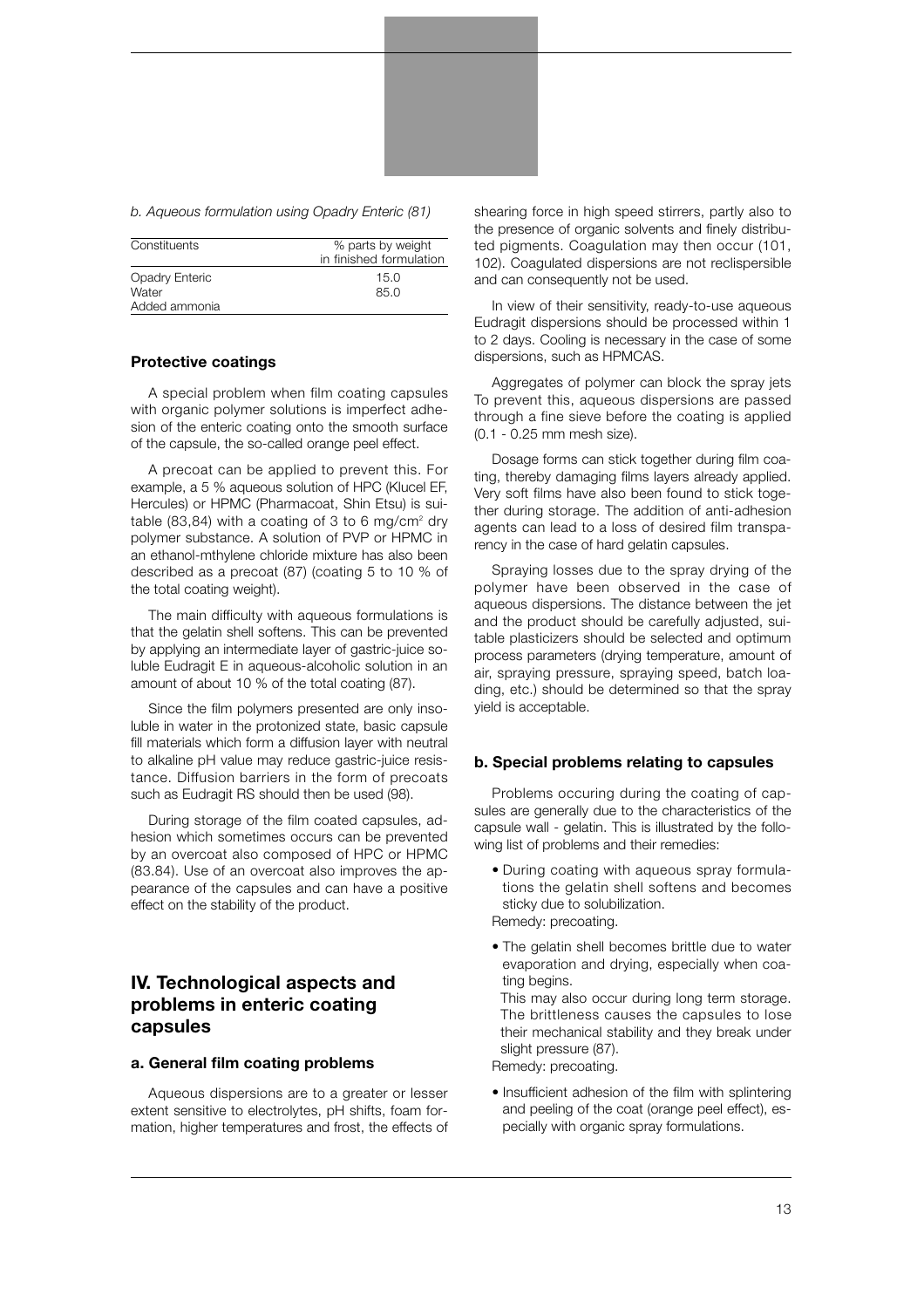The capsule shell is very smooth and gives little anchorage (81, 86, 87, 88).

The influence of moisture causes film coats and the gelatin wall to swell to a varying extent, which also causes the coat to become detached.

Remedy: higher plasticizer content (81), a precoat in the form of a two-layer film coating (PVP, HPMC, Eudragit E) or the use of an aqueous-alcoholic solution or a hydrated coating emulsion with low solvent content (81, 87). Addition of PEG 400 or PEG 6000 should also improve contact (86).

• Increased cracking on handling the medicament.

Remedy: a higher proportion of plasticizer makes films more ductile (90).

• Separation of the capsule halves due to movement in the coating machine (85).

Remedy: use of hard gelatin capsules having patent closures or banding the capsules.

• Problem zone: contact zone between upper and lower capsule parts (94),

Remedy: to prevent any liquid penetrating the space between the cap and body when spraying begins, 0.2 to 0.3 % Aerosil 200 may be added to the spray formulation to achieve rapid filling of the intermediate space (95).

More plasticizer and the choice of a suitable coating machine also improve coverage at the join (79). Cracks may form at the contact site.

Another possibility to prevent such effects is to apply a gelatin band to the capsule at the point of overlap between the cap and body.

The stability of a moisture sensitive active filled into the capsule can be affected by aqueous coating.

This also applies to the use of not totally anhydrous solvents (95). The hard gelatin capsule does not provide a complete barrier since the contact point of the two halves of the capsule and the thin gelatin film at the transition between the cylindrical and the curved part of the capsule represent possible moisture penetration zones.

Remedy: if this occurs, anhydrous solvents should be used (95), at least for the sealing coating.

• Loss of the desired glossy, attractive appearance of the capsule due to a non transparent film.

Remedy: no pigment with a matt effect should be added if the bright capsule colour is to be retained. The uniformity of the film (81), choice of plasticizer and solvent also determine the transparency of the film coat (79).

# **c. Stability of coated hard gelatin capsules**

Regardless of which enteric coated dosage form is used, instability does occur when films are applied. Investigations involving 181 preparations, predominantly tablets, revealed a number of stability problems depending on duration of storage, temperature, coated active substance and other factors (96, 97).

Particularly in the case of hard gelatin capsules stability problems are encountered above all in enteric coats applied in the form of aqueous dispersion systems. A report by Murthy\*\* (82), who has published investigations in this field of aqueous coat-> ings, showed that hard gelatin capsules coated with Aquateric displayed noticeably slower release after three-months' storage at room temperature due to reaction of the gelatin coat with CAP or with its hydrolysis products phthalic acid and acetic acid which makes the gelatin insoluble.

Delayed dissolution, which may be due to changes in the polymer, has been reported for Coateric films 9 months after manufacture.

Good stability was reported for Eudragit L 30 D. Film characteristics and release performance remained constant, even after somewhat more stringent storage conditions. Enteric film formers with an ester structure are liable to hydrolyse under the influence of moisture; in the case of cellulose derivatives, HPMCAS is considered more stable than HPMCP and this, in turn, more stable than CAT and CAP.

A stability study (83) compared organically applied films of polymethacrylic acid-methyl methacrylate Eudragit L 100, polyvinyl acetate phthalate and cellulose acetate phthalate with films obtained from aqueous dispersions of Eudragit L 30 D, Coateric and Aquateric. The authors used diethyl phthalate as plasticizer. Aqueous dispersions of Eudragit were nonetheless somewhat superior to organic polyacrylate solutions whereas Aquateric only matched up to organic CAP systems when an overcoat was used. Capsules film-coated with Coateric displayed signs of instability in the form of lost gastric-juice re-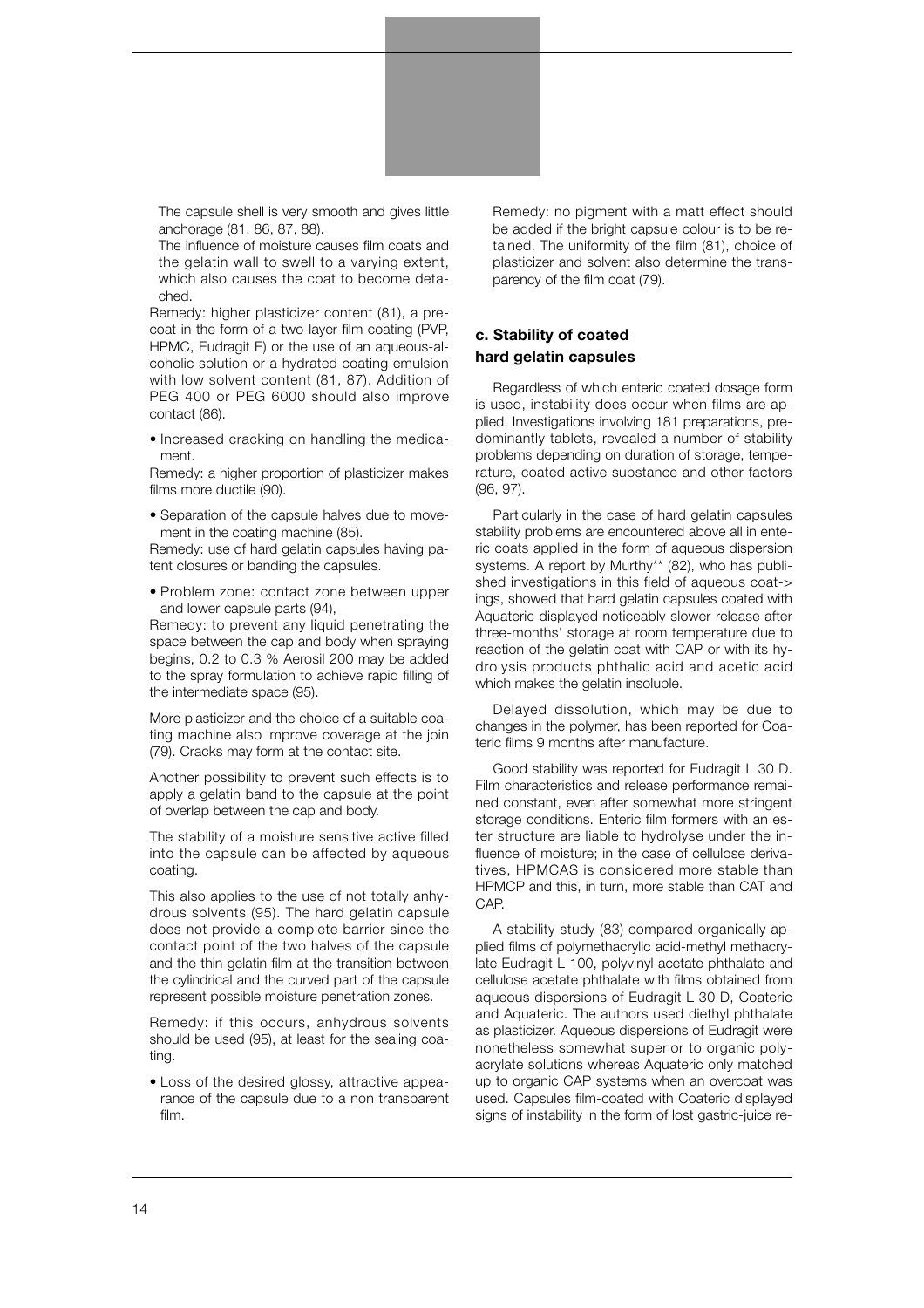

sistance. PVAP organic system coaJts needed a protective coating to prevent adhesion of the product.

In this context, reference is made to special investigatory methods for testing acid permeability (88) or release kinetics in vivo (89).

# **V. Processes for coating hard gelatin capsules**

Developments in machinery over the last few years in the field of coating methods have led to further refinements, which are described briefy below:

**Dipping processes, used only occasionally** and on a small scale or in formulations made up by pharmacists (80, 86, 91), call for rather more viscous dipping media. Using tweezers or capsule halves fixed to a rotating plexiglass disc (91), each capsule half is dipped into the film solution. The process is repeated until the layer has the desired thickness.

### **Use of horizontal drums**

The Acela Cota (Manesty Machines Limited, UK) is an example of a machine with a perforated drum. It works on the principle of a horizontally mounted, rotating cylinder to which drying air is fed through a lateral lymounted shoe and then withdrawn from another location after passing through the bed of product to be coated. The spray device is inside the drum and sprays the rotating capsules from above.

The Diacoater, Hi-Coater and Glatt-Coater are similar machines of this type.

#### **Use of fluidized air bed processes**

In fluidized air bed processes, air flowing through a screen in the base of the equipment keeps the material moving and is then sprayed with the film formulation either in a counterflow principle from above (top spraying) or in a parallel flow principle from below.

Movement of the material can be controlled more accurately by use of guide cylinders (Wurster inserts). The capsules are propelled upwards in an almost laminar flow through the central guide tube by a powerful air flow, sprayed with the coating formulation and simultaneously dried by the stream of air. On discharge from the tube, the material flows freely downwards outside of the cylinder towards the screen in the base the equipment under gravity against a less powerful air flow and passes back into circulation.

Examples of this type of machine include Strea-1 (laboratory model) and Aerocoater (Niro, Bubendorf, Switzerland) optionally with Wurster insert and Uni-Glatt (laboratory model) and Glatt-WSG (Glatt, Binzen, Germany) also optionally with Wurster insert.

#### **More recent combined processes**

In the drum process the material is mainly moved by rotation of the container and in the fluidized air bed process it is moved by the stream of air. Combination of both principles yields new possibilities of handling the material and optimizing the stream of air as a means of drying. In this combined process the stream of drying air does not have to move the material on its own and consequently less air is needed. The interaction of centrifugal force, stream of air and gravitation causes circular movement of the material.

A report by Osterwald on the coating of gelatin capsules (87) compared the Driacoater, Wurster-WSG and Rotor-WSG with respect to HPMCP-55 film coatings. It was found on the basis of the process parameters that the fluidized air bed permitted a larger batch volume but needed more energy because of the larger amount of inlet and exhaust air. There was, however, a comparative saving in energy due to the rotor technology which optimizes the air input.

Application of HP-55 emulsion in classic fluidized air bed processing in the WSG produced relatively rough coatings since drying occurred very quickly in the strong flow of air, moreover the spraying losses were higher than when other machines were used.

The rotor model produced a comparatively faster film coating: capsules film-coated in this manner with an aqueous- alcoh oli c HP-55 formulation quickly became gastric-juice resistant and had glossy, transparent coats.

Other exarnples of more recent combined processes are the Roto-Processor (Niro, Bubendorf, Switzerland), the Ultracoater (also Niro) and the CF-Granulator (Freund Industrial Co. Ltd., Japan).

Finally, a machine of a different type is the HüttlinKugelcoater (Hüttlin Entwicklung und Verfahrenstechnik, Steinen).

Practical trials are needed in each individual case to determine the best coating equipment and best film coating formulation.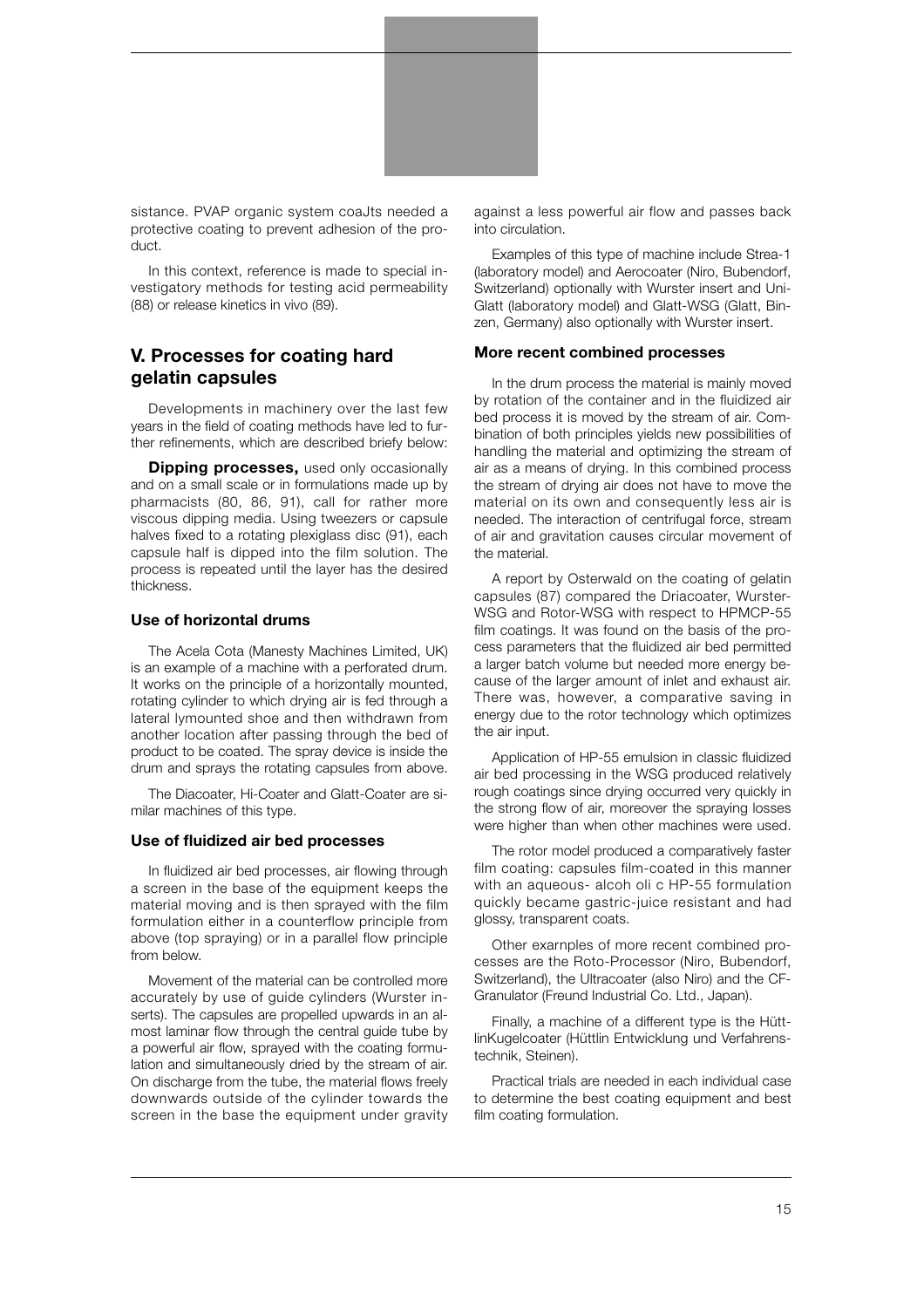#### **VI. References**

- 1a. K Thoma, R. Oschmann and H. Heckenmüller; Dtsch. Apoth. Ztg. *126*:1071 (1986).
- 1. K. Thoma, R, Oschmann; Publication in preparation.
- 2. W.G. Chambliss; Pharm. Technol. *7*:124 (1983).
- 3. G. Cordes; Pharm. Ind. *31*: 328 (1969).
- 4. H. Möller; Pharm, Ztg. *125*: 2254 (1980).
- 5. K.H. Grötzinger, A. Volkwein, R. Böhler; Arzneim. Forschung *22*: 1152(1972)
- 6. L. Ehrhardt, V. Hartmann, L. Patt; Med. Welt *24*: 45 (1973).
- 7. L. Ehrhardt; Acta Pharm. Technol. Suppl. *1*: 125 (1976).
- 8. U. Peters, C. Funcke, T.U. Hausmann, W. Staib; Arzneim. Forsch. *28*: 750 (1978).
- 9. K. Lingner, W. Küssner; Arzneim. Forsch. *12*: 835 (1962).
- 10. K.E. Andersson, A. Bestler, A. Redfoss; Eur. J. Clin. Pharmacol. *8*: 135(1975).
- 11. H. Einig, D. Mayer; Arzneim. Forsch. *28*: 527 (1978).
- 12. D. Clayton, A. Leslie; J. Int. Med. Res, *9*: 470 (1981).
- 13. T. Hovi, K. Josefsson, O.V. Renkonen; Eur. J. Clin. Pharmacol. *25*: 271 (1983).
- 14. B.G. Boggiano, M. Gleeson; J. pharm. Sci. *65*: 497 (1970).
- 15. Z. Zalkrzewski, E. Siedlecka, E. Kozial; Fam. Pol. *35*: 7 (1979).
- 16. F. Fontani, G. Targa, D. Norde; Estr. Boll. Chim. Farm. *116*: 705 (1977).
- 17. Gumma, AA Mirimanoff; Pharm. Acta Helv. *46*: 278 (1971).
- 18. B.K. Evans, V.G. Fenton-May, M.G. Lee; J. Clin. Pharm. *4*: 173 (1979).
- 19. Ajinornoto, Co. Inc.; Jpn, Pat. Jpn. Kokai Tokkyo Koho 81, 65, 823 (1981).
- 20. C. Bogentoft; Eur. J. Clin. Pharmacol, *14*: 351 (1978).
- 21. A. Bennett, T. Clark-Wibberley, I.F. Stanford, J.E. Wright; J. Pharm. Pharmacol, *32*:151 (1980).
- 22. P. Lechat, P. Ganter, MA Fontagne, B. Flouvart; Thérapie *22*: 403 (1967).
- 23. K.D. Rainsford, B.M. Peskar, K. Brune; J. Pharm. Pharmacol. *33*, 127(1981).
- 24. J. Brandslund, H. Rask, N.A. Klitgaard; Scand. J. Rheumatol. *8*: 209(1979).
- 25. F.L. Lanza, E.R. Umbenhauer, R.S. Nelson, M.F. Rack; J. Rheumatol. *9*: 415 (1982).
- 26. G.R. Silvoso, KA lvey; Ann. Intern. Med. *91*: 517 (1979).
- 27. V.A. John, Goldsborough; Biopharm. Drug Dis, *3*: 67 (1982).
- 28. N. Cardoe, P.D. Fowler; J. Int. Med. Res. *5*: 59 (1977).
- 29. 0.N. Gamst, A.K. Haga, T. Holler, A.H. Farup; Nov. Pharm. Acta *46*:1 (1984).
- 30. W. Oelkers, G. Stoffels, H, Schäfer, H. Rieth; Arzneim. Forsch. *27*: 1088 (1977),
- 31. M. Payne; Pharm. J. *25*: 657 (1966).
- 32. G. Smith, P.H. Cox; Pharm. J., *22*: 245 (1963).
- 33. M. Jacob, C. Duru, A. Puech; Sci, Tech. Pharma. *8*: 93 (1979).
- 34. A Warren, W. H. Davis; Swiss Patent 620,124 (1980).
- 35. B. Helwig; Moderne Arzneimittel, Wissenschaftliche Verlagsgesellschaft mbH, Stuttgart (1980).
- 36. H. Renker, E. Schaub, M, Bürgin; Arzneim. Forsch. *27*: 845 (1977).
- 37. R.A. Upton, J.R. Powell, Th. W, Guenthert, J.F. Thiercelin; J. Pharmakokin. Biopharm. 8:151 (1980).
- 38. O.A. Gubara, A.S. Geneidi, M.S. Adel; Pharm. Ind. *42*: 947 (1980).
- 39. Laboratories Sobio Sa; French. Pat, Fr. Demancle 2, 116, 156 (1970).
- 40. K. Nishimura, K Sasahara, M. Arai, T. Nitanai; J. pharm. Sci. *73*: 942(1984).
- 41. G. Rothgang; Dtsch. Apoth. Ztg. *115*: 701 (1975).
- 42. B., Hänselmann, R. Voigt; Pharmazie *26*: 57 (1971).
- 43. J. Sjögren, C. Bogentoft; Alfred Benzon Symposium 17, Kopenhagen (198 1).
- 44. H. Kato, H. Maekawa, Y, Tagagishi; US-Pat. 4, 250, 166 (1977).
- 45. Y. Miyauchi; Jpn. Pat. Jpn. Kokai Tokkyo Koho 79, 129, 115 (1979),
- 46. H.J. Pienaszelk, D.E. Resetarits, W.K Wilferth, H. Blumenthal; J. Clin. Pharmacol. *19*: 39 (1979).
- 47. J. Rhodes, B.K. Evans; Eur, Pat. Appl. *15*: 334 (1980).
- 48. C.M. Bakke, L. Anderud, A. Aslaksen; Acta Med. Scand. *207*: 183 (1980).
- 49. J. Franz, L. Patt; US-Pat. 4, 411, 882 (1983).
- 50. M.M. Ghorab; Bull. Fac. Pharm. Cairo Univ. *11*: 259 (1972).
- 51. J. Spitael, R. Kinget; Pharm. Acta Helv. *52*: 106 (1977).
- 52. D. Steinbach, H. Möller; Pharm. Ztg. *122*: 507 (1977).
- 53. M. Lorent, J.P. Gervois, J. Sondagh; J. Pharm. Belg. *34*: 272 (1979).
- 54. German Association of Pharm. Industry, Red List (1982).
- 55. U.E. Mutter, et al.; Pharm. Incl. *35*: 815 (1973).
- 56. D. Katz, J. Siegel; Progress in Gastroenterology, New York (1968).
- 57. J.R. Hoon; Incl. Med. *38*: 362 (1969).
- 58. U.M. Smith, R.R. Babb; Fortschr. Med. *87*: 1153 (1969).
- 59. B. Arvidson, A. Magnussen, L. Soelvell; Läkartidnigen *74*: 4101 (1977).
- 60. G.B. Howe, et al.; Aust. N, Z. J. Mod. 7: 600 (1977).
- 61. V. Laine; Sven. Läkartidn, *65*: 3838 (1968).
- 62 J.E. Rossouw, M. Clark, M. Davis, R. Williams; Rheumatol. Rehabil. *15*: 31 (1976).
- 63. D. Birnbaum, D. Kormeli; Isr. Pharm. J. *18*: 216 (1975).
- 64. J.R. Leonhards, G. Levy; J. Am. Med. Assoc. *193*: 99 (1965).
- 65. R. Clark, L. Lasagua; Clin. Pharmacol. Ther. 6: 568 (1965).
- 66. G. Levy; Clin. Pharmacol. Ther. 8: 887 (1967).
- 67. W.A. Rushford, P.D. Fowler; J. Int. Med. Res. 5, suppl. 2, 67 (1977).
- 68. E.H. Mauracher; Praxis 64: 1644 (1975).
- 69. DA. Dropplemann; US Pal. 3, 993, 767.
- 70. E. Schmid; Schweiz. Med. Wochenschr. *95*: 1204 (1965).
- 71. J.A. Beirne; Clin. Pharmacol. Ther. *16*: 821 (1975).
- 72. Anonymus; Drugs and Therapeutics Bulletin *10*: 9 (1972).
- 73. 0. Lockard, et al.; Gastrointest. Endosc. *26*: 5 (1980),
- 74. W. Rothe, G. Groppenbächer Pharm. Ind. *35*: 723 (1973).
- 75. B. Hänselmann; Pharmazie 26: 57 (1971).
- 76. J.P. Deporte; J. Pharm. Belg. *31*: 341 (1976),
- 77. J.P. Deporte; J. Pharm. Belg. *31*: 263 (1976).
- 78. Röhm Pharma, Applicationsheet Eudragit L 30 D, 3191.
- 79. Shin Etsu, Technical Information, 10/1988.
- 80. Shin Etsu, Technical Information H-1 4 (1977).
- 81. K.H. Bauer, K. Lohmann; H.P. Osterwald, G. Rothgang, Überzogene Arzneiformen, Wissenschaftliche Verlagsgesellschaft Stuttgart (1988).
- 82. K.S. Murthy, N.A. Enders, M. Mahjour, M.B. Fawzi; Pharm. Technol. *10*: 36 (1986).
- 83. K.S. Murthy, D.A. Kulbert, M.B. Fawzi; Journal of Biomat. Appl. *3*: 52 (1988).
- 84. K.S. Murthy; Application-letter.
- 85. B.E. Jones; Manuf. Chem. Aerosol News 53 (1970).
- 86. K. Thoma; Neuere Arzneiformen in der Apolhekenrezeplur, Schriftenreihe der Bayer. Landesapothekerkammer Heft *34* (1986).
- 87. H.P. Osterwald; Acta Pharm. Technol. 28: 329 (1982).
- 88. K. Thoma, R. Oschmann; Pharmazie *46*: 278 (1991).
- 89. K. Thoma, R. Oschmann; Pharmazie *46*: 331 (1991).
- 90. D. Werchan; Pharmazie *39*: 275 (1984).